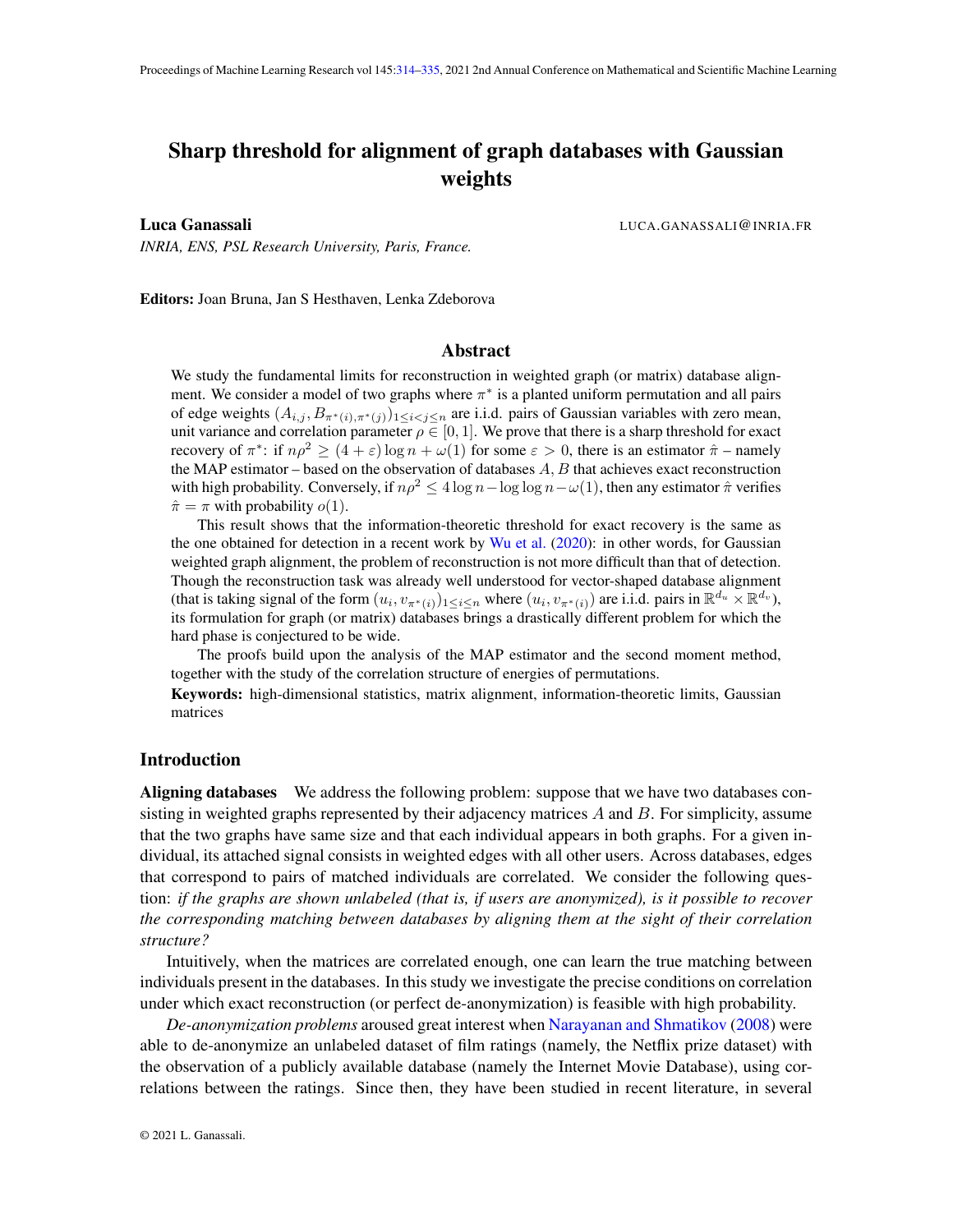versions and reformulations. The range of applications has been widened to quantifying privacy issues related to databases [\(Dwork](#page-16-0) [\(2008\)](#page-16-0)) or social networks [\(Narayanan and Shmatikov](#page-17-2) [\(2009\)](#page-17-2)).

Widespread attention was given on the *graph alignment problem*, focusing on more geometrical databases [\(Cullina and Kiyavash](#page-16-1) [\(2017\)](#page-16-1); [Cullina et al.](#page-16-2) [\(2018a\)](#page-16-2); [Ding et al.](#page-16-3) [\(2018\)](#page-16-3); [Fan et al.](#page-16-4) [\(2019a](#page-16-4)[,b\)](#page-16-5); [Ganassali and Massoulié](#page-16-6) [\(2020\)](#page-16-6)). Lots of other natural applications can be mentioned, such as *pattern recognition* in image processing [\(Berg et al.](#page-16-7) [\(2005\)](#page-16-7); [Cour et al.](#page-16-8) [\(2007\)](#page-16-8)), *aligning protein interaction networks* in computational biology [\(Singh et al.](#page-17-3) [\(2008\)](#page-17-3)) or performing *ontology alignment* in natural language processing [\(Haghighi et al.](#page-17-4) [\(2005\)](#page-17-4)).

Vector-shaped and graph-shaped databases From the theoretical point of view, fundamental limits for the deanonymisation problem are now well understood when data only consists in vectors  $u, v$  of given sizes n [\(Cullina et al.](#page-16-9) [\(2018b\)](#page-16-9); [Emre Dai et al.](#page-16-10) [\(2019\)](#page-16-10)), that is when each user has its own signal, regardless of its connections with others. In this setting, the problem can be phrased in terms of a *Linear Assigment Problem (LAP)*:

$$
\underset{\Pi}{\arg\max} \langle \Pi u, v \rangle,\tag{1}
$$

where the maximum runs over all permutation matrices of size  $n$ . Even if greedy optimization is easily seen to be exponential-time, LAP can be solved efficiently in  $O(n^3)$  steps using the classical Hungarian algorithm [\(Kuhn](#page-17-5) [\(1955\)](#page-17-5)).

Another related problem is that of linear regression with an unknown permutation, studied in [Pananjady et al.](#page-17-6) [\(2016\)](#page-17-6): this time, one observes  $y = \prod^* Ax^* + w$ , where  $x^* \in \mathbb{R}^d$  is an unknown vector,  $\Pi^*$  is an unknown  $n \times n$  permutation matrix, and  $w \in \mathbb{R}^n$  is additive Gaussian noise. Here again, the permutation  $\Pi^*$  applies only on the left side of A, which corresponds to row permutation.

On the other hand, when the databases are graphs, the problem is different and can be phrased this time in terms of a *Quadratic Assigment Problem (QAP)*:

<span id="page-1-0"></span>
$$
\underset{\Pi}{\arg \max} \langle A, \Pi B \Pi^T \rangle. \tag{2}
$$

A significant difference with the previous vector-shaped setting is that this problem is known to be NP-hard in the worst case, as well as some of its approximations [\(Makarychev et al.](#page-17-7) [\(2014\)](#page-17-7); [Pardalos et al.](#page-17-8) [\(1994\)](#page-17-8)). In the case where the signal lies in the graph structure itself – that is, when  $(A_{i,j}, B_{\pi^*(i), \pi^*(j)})_{1 \leq i < j \leq n}$  are correlated pairs of Bernoulli variables – recent work [\(Cullina and](#page-16-1) [Kiyavash](#page-16-1) [\(2017\)](#page-16-1); [Cullina et al.](#page-16-2) [\(2018a\)](#page-16-2)) showed that there exists a sharp threshold for exact recovery, where the signal-to-noise ratio can be expressed in the correlated Erdős-Rényi model in terms of the size n of both graphs, the marginal edge probability  $p$  and the correlation parameter s between edges of the two graphs. Indeed, they established that exact (resp. almost exact) reconstruction is feasible with high probability if and only if  $nps \ge \log n + \omega(1)$  (resp.  $nps \ge \omega(1)$ ). When the signal is sparser, e.g.  $np = \Theta(1)$ , the problem of *partial graph alignment* (that is, recovering only a positive fraction of vertices) has been recently explored algorithmically [\(Ganassali and Massoulié](#page-16-6) [\(2020\)](#page-16-6)) and theoretically [\(Hall and Massoulié](#page-17-9) [\(2020\)](#page-17-9)).

Model of Gaussian Wigner matrices This paper focuses on the case where signal lies in weights on edges between all pairs of nodes. In order to rigorously analyze the fundamental limits of our reconstruction problem, we will work in a probabilistic setting. The *correlated Gaussian Wigner model* is first introduced by [Ding et al.](#page-16-3) [\(2018\)](#page-16-3) as a standard model for random graph alignment, and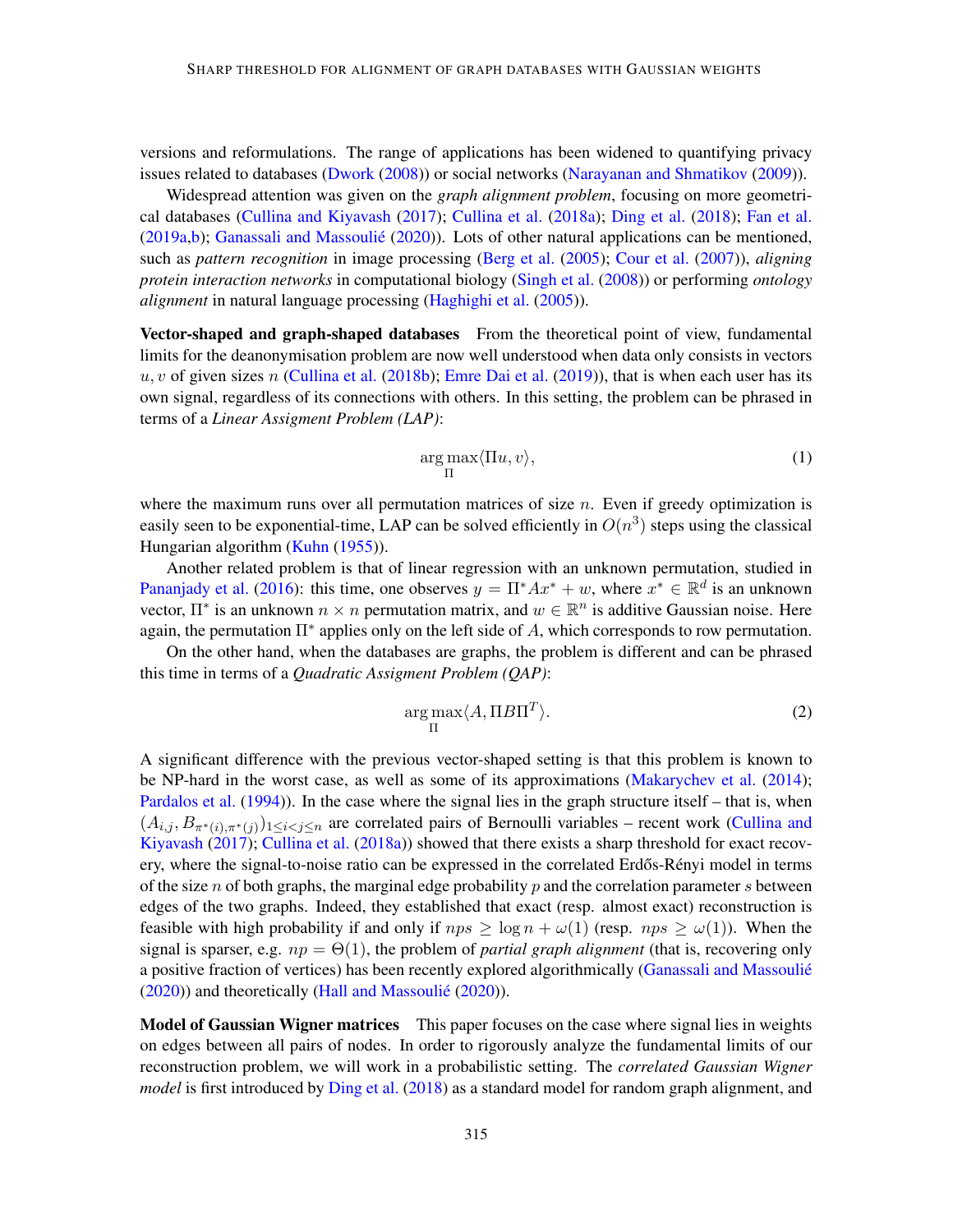#### GANASSALI

has been further investigated for its own sake in recent work [\(Fan et al.](#page-16-4) [\(2019a\)](#page-16-4); [Ganassali et al.](#page-16-11) [\(2019\)](#page-16-11); [Wu et al.](#page-17-0) [\(2020\)](#page-17-0)).

Assume that the weighted adjacency matrices  $A$  and  $B$  of the two graphs  $G$  and  $G'$  are symmetric, and sampled as follows: first draw the planted permutation  $\pi^*$  uniformly at random in  $\mathcal{S}_n$ . Then all pairs of edge weights  $(A_{i,j}, B_{\pi^*(i), \pi^*(j)})_{1 \leq i < j \leq n}$  are i.i.d. couples of normal variables with zero mean, unit variance and correlation parameter  $\rho \in [0, 1]$ . Since all Gaussian variables are independent from  $\pi^*$ , matrix B can also be drawn from A as follows:

<span id="page-2-0"></span>
$$
B = \rho \cdot \Pi^{*T} A \Pi^{*} + \sqrt{1 - \rho^{2}} \cdot H,
$$
\n(3)

where H is an independent copy of A, and  $\Pi^*$  is the  $n \times n$  matrix representation of permutation  $\pi^*$ , that is  $\Pi_{i,j}^* = \mathbf{1}_{j=\pi^*(i)}$ .



Figure 1: A sample from model [\(3\)](#page-2-0) with  $n = 5$ . For representation, edges are colored according to their weights, and the underlying alignment is  $u \mapsto u'$  for  $u \in \{1, 2, 3, 4, 5\}.$ 

Detection problem A most recent paper [\(Wu et al.](#page-17-0) [\(2020\)](#page-17-0)) studies fundamental limits for detection, both in correlated Gaussian weighted and correlated Erdős-Rényi graphs. This time, the problem is as follows: *given* A, B*, are we able to distinguish between model* [\(3\)](#page-2-0) *and a null model, where the two graphs are just independent Gaussian weighted graphs?* Intuitively, this problem is less demanding than that of exact alignment, since the task is to detect – wherever in the graph – the presence of a hidden planted alignment. Under the same model [\(3\)](#page-2-0), Y. Wu, J. Xu and S. Yu showed that detection is feasible with high probability if  $n\rho^2 \geq 4 \log n$ , whereas it is impossible if  $n\rho^2 \leq (4 - \varepsilon) \log n$  for some  $\varepsilon > 0$ . Their study builds on an analysis of the likelihood ratio – as often in detection problems. The contribution of this paper is to show that this sharp detection threshold is also that of exact reconstruction. Interestingly, for Gaussian weighted graph alignment, the problem of reconstruction is in fact not more difficult than that of detection.

After this paper was completed, the author was made aware of recent and independent work conducted by [Wu et al.](#page-17-10)  $(2021)$ , which also obtains – among other things – the results of this paper, albeit with different proof techniques.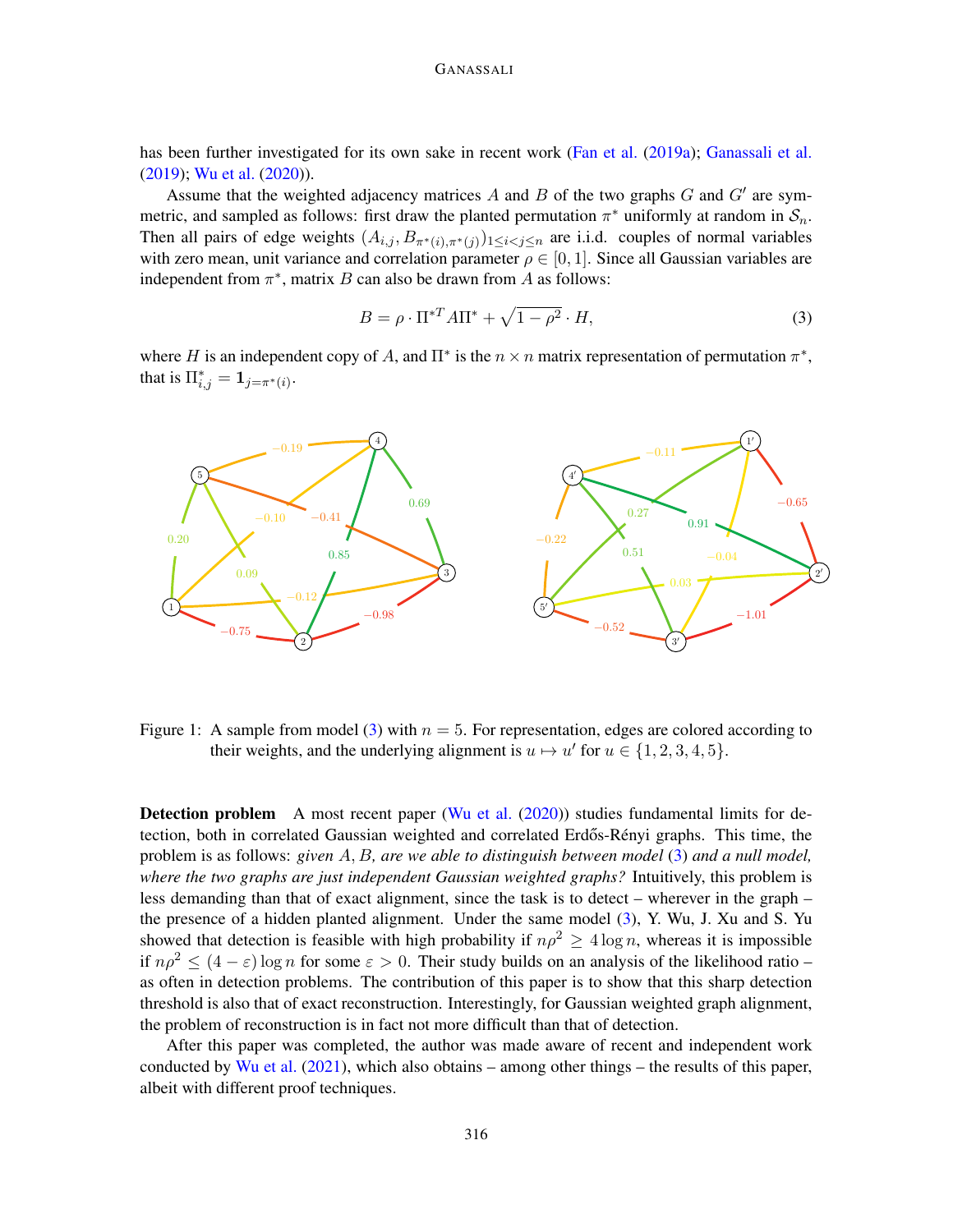## Main results

In the sequel, we work with the correlated Gaussian Wigner model described in [\(3\)](#page-2-0), and establish the precise (sharp) threshold for exact recovery of  $\pi^*$  in this model.

Theorem 1 (Achievability part) *If for* n *large enough*

<span id="page-3-2"></span><span id="page-3-1"></span>
$$
\rho^2 \ge \frac{(4+\varepsilon)\log n}{n} \tag{4}
$$

*for some*  $\varepsilon > 0$ , then there is an estimator (namely, the MAP estimator)  $\hat{\pi}$  *of*  $\pi$  given A, B such that  $\hat{\pi} = \pi^*$  *with probability*  $1 - o(1)$ *.* 

<span id="page-3-3"></span>Theorem 2 (Converse part) *Conversely, if*

<span id="page-3-4"></span>
$$
\rho^2 \le \frac{4\log n - \log\log n - \omega(1)}{n} \tag{5}
$$

*then any estimator*  $\hat{\pi}$  *of*  $\pi$  *given*  $A, B$  *verifies*  $\hat{\pi} = \pi^*$  *with probability o*(1).

Computational limits of exact recovery For the correlated Gaussian Wigner model [\(3\)](#page-2-0), several algorithms have been studied, usually as a first step in order to analyze further graph alignment algorithms. The state-of-the-art polynomial-time algorithms are either based on *degree profiles* [\(Ding et al.](#page-16-3) [\(2018\)](#page-16-3)), or on a spectral method [\(Fan et al.](#page-16-4) [\(2019a\)](#page-16-4)). In both cases, these methods require the noise parameter  $\sqrt{1-\rho^2}$  to be  $O(\log^{-1} n)$ . [Ganassali et al.](#page-16-11) [\(2019\)](#page-16-11) study a simpler algorithm with lower computational complexity  $(O(n^2)$  versus  $O(n^3)$ ), requiring  $\sqrt{1-\rho^2}$  to be  $O(n^{-7/6})$ . In any case,  $\rho$  needs to tend to 1, and the regimes in which these methods work well are far from the fundamental limits established in this paper. The present paper thus corroborates the idea that matrix alignment may be computationally hard even in the feasibility regime. In other words, the hard phase can be conjectured to be really wide for this reconstruction problem. Proving a result of that form however remains a very thorny question.

#### Paper organization

We first define our notations at the beginning of Section [1,](#page-3-0) and then establish a control on correlations between energies of permutations, using Hanson-Wright inequality. The achievability result is proved in Section [2:](#page-8-0) after showing that the classical first moment method fails, we take advantage of the correlation structure established before to handle the sharp bound. Then, second moment method is applied in Section [3](#page-12-0) to show that lots of small perturbations of the true underlying permutation have lower energies, establishing the converse bound. Finally, some additional proofs are deferred to Appendix [A.](#page-18-0) The proof techniques are not far from those used by [Emre Dai et al.](#page-16-10) [\(2019\)](#page-16-10), the main novelty being the use of correlation of energies, which is essential to both achievability and impossibility result.

#### <span id="page-3-0"></span>1. Preliminaries

## 1.1. Definitions and notations

For any positive integer n, let  $[n] = \{1, 2, ..., n\}$ . For two positive sequences  $\{u_n\}$  and  $\{v_n\}$ , denote  $u_n = O(v_n)$  if there exists  $C > 0$  such that  $u_n \leq Cv_n$  for all n. We will also write  $u_n = o(v_n)$  (resp.  $u_n = \omega(v_n)$ ) if  $u_n/v_n \to 0$  (resp.  $v_n/u_n \to 0$ ). All limits considered are taken when  $n \to \infty$ .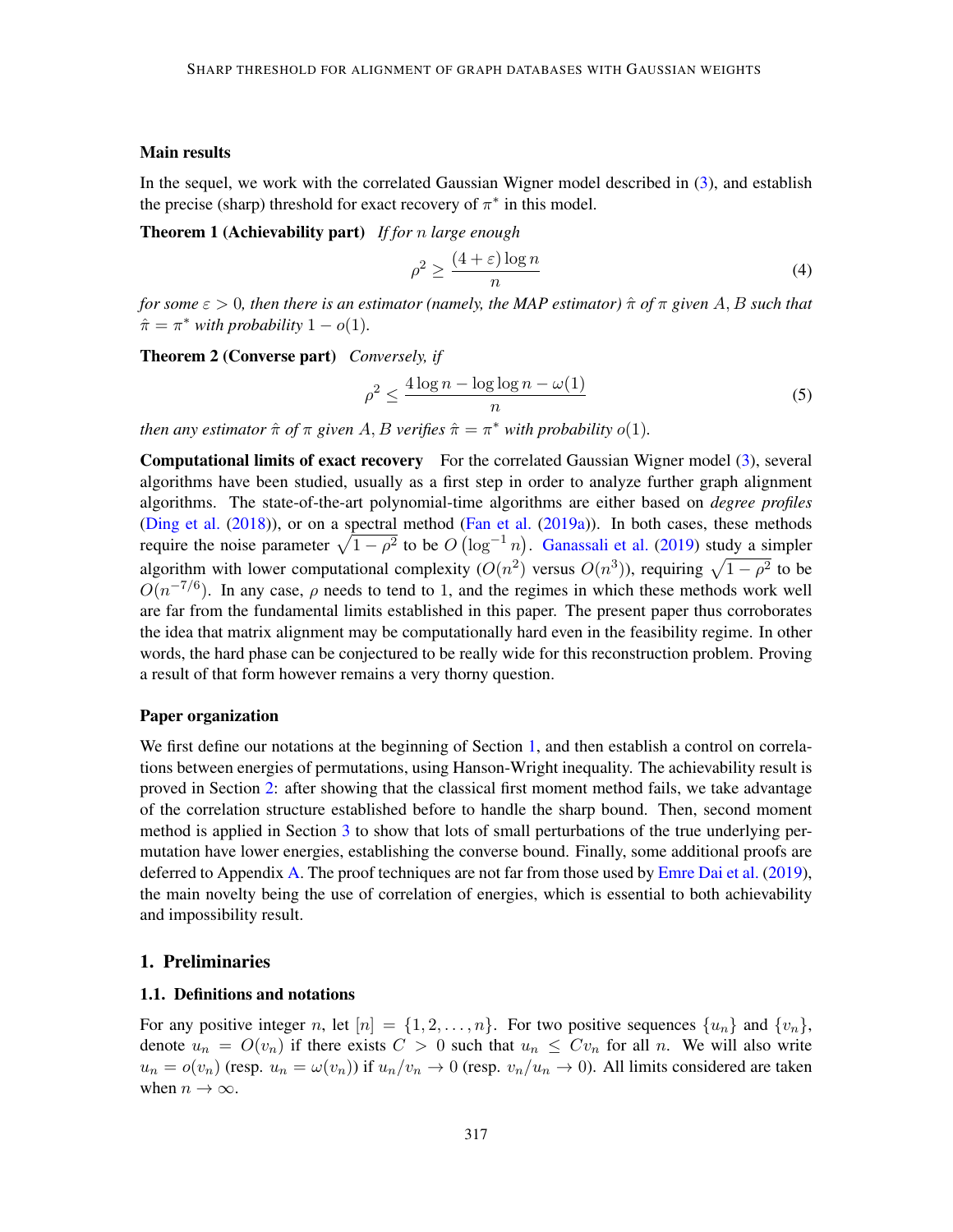**Linear algebra** We work with the canonical euclidean norm  $\| \cdot \|$  on  $\mathbb{R}^n$ , and  $\langle \cdot, \cdot \rangle$  the canonical inner product on  $\mathbb{R}^n$  or  $\mathbb{R}^{n \times n}$ . For any  $n \times n$  matrix M with real entries, its *Frobenius norm*  $||M||_F$ and its *operator norm*  $||M||_{op}$  are defined as follows:

$$
\|M\|_F := \left(\sum_{1 \le i,j \le n} A_{i,j}^2\right)^{1/2} \quad \text{and} \quad \|M\|_{\text{op}} := \sup_{X \in \mathbb{R}^n \setminus \{0\}} \frac{\|MX\|}{\|X\|}.
$$

Note that for any normal matrix (that is, if  $M^T M = MM^T$ ), then  $\|M\|_{\rm op}$  equals  $\rho(M)$ , the spectral radius of M.

**Probability** When working with model [\(3\)](#page-2-0), we will denote by  $\mathbb{P}_A$  (resp.  $\mathbb{E}_A$ ) the conditional probability (resp. the conditional expectation) with respect to the random matrix  $A$ . Throughout the paper,  $\mathcal{N}(\mu, v)$  denotes a Gaussian variable (resp. vector) with mean  $\mu$  and variance (resp. covariance matrix) v. Such a Gaussian variable (resp. vector) is called *standard* if  $\mu = 0$  and  $v = 1$ (resp. v is the identity matrix). We say that an event  $A_n$  happens with high probability (w.h.p) if  $\mathbb{P}(\mathcal{A}_n) \to 1$  when  $n \to \infty$ .

**Permutations** We denote by  $\mathcal{S}_m$  the set of permutations of  $[m]$ . To any permutation  $\sigma \in \mathcal{S}_m$ , we can associate its  $m \times m$  matrix representation  $\Sigma$  defined by  $\Sigma_{i,j} = 1_{j=\sigma(i)}$ . Define  $\mathcal{F}_{\sigma}$  the set of *fixed points* of σ:

$$
\mathcal{F}_{\sigma} := \{ i \in [m], \sigma(i) = i \},\tag{6}
$$

and denote  $f_{\sigma} := \sharp \mathcal{F}_{\sigma}$ . Similarly, we define the set of *unfixed points* of  $\sigma$ :

$$
\mathcal{D}_{\sigma} := [m] \setminus \mathcal{F}_{\sigma} = \{ i \in [m], \sigma(i) \neq i \}, \tag{7}
$$

and we denote  $d_{\sigma} := \sharp \mathcal{D}_{\sigma}$ . For any  $d \in \{0, \ldots, m\}$  we define  $\mathcal{S}_{m,d}$  the set of permutations of  $\mathcal{S}_m$ with exactly d unfixed points. Note that  $\sharp S_{m,1} = 0$  and that we have the inequality

<span id="page-4-1"></span>
$$
\sharp \mathcal{S}_{m,d} = \binom{m}{m-d} \sharp \{ \sigma \in \mathcal{S}_d, F_{\sigma} = 0 \} \le \binom{m}{m-d} d! \le m^d. \tag{8}
$$

Similarity between two permutations  $\sigma, \sigma' \in S_n$  is measured by their *overlap*:

$$
ov(\sigma, \sigma') := \frac{1}{n} \sum_{i=1}^{n} \mathbf{1}_{\sigma(i) = \sigma'(i)} = \frac{1}{n} f_{\sigma^{-1} \circ \sigma'}.
$$

Observe that on a graph of size n, each permutation  $\sigma$  of the vertices  $[n]$  has a natural extension to a canonical permutation on edges  $\sigma^{\text{E}}$  :  $\binom{[n]}{2}$  $\binom{n}{2} \rightarrow \binom{[n]}{2}$  $\binom{n}{2}$  defined as follows:

$$
\sigma^{\mathcal{E}} : e = \{i, j\} \mapsto \sigma^{\mathcal{E}}(e) = \{\sigma(i), \sigma(j)\}.
$$

Note that the mapping  $\sigma \mapsto \sigma^E$  is one-to-one as soon as  $n \geq 3$ , since for all  $i \in [n]$  and  $j \neq j' \in$  $[n] \setminus \{i\}$ , edges  $\sigma^{\text{E}}(\{i, j\})$  and  $\sigma^{\text{E}}(\{i, j'\})$  have only one node in common, which is  $\sigma(i)$ . We will use the notation  $\mathcal{F}_{\sigma}^{\mathcal{E}} = \mathcal{F}_{\sigma^{\mathcal{E}}}$  (resp.  $\mathcal{D}_{\sigma}^{\mathcal{E}} = \mathcal{D}_{\sigma^{\mathcal{E}}}$ ) the set of *fixed edges* (resp. *unfixed edges*) of  $\sigma$ . Similarly we denote  $f_{\sigma}^{\text{E}} = f_{\sigma^{\text{E}}}$  and  $f_{\sigma}^{\text{E}} := d_{\sigma^{\text{E}}}$ , for brievity.

Note that  $d_{\sigma}^{E}$  and are  $d_{\sigma}$  are closely tied, since for all  $\sigma \in S_n$ , we have the inequality

<span id="page-4-0"></span>
$$
d_{\sigma}\left(n-\frac{d_{\sigma}}{2}\right) \leq d_{\sigma}^{E} \leq d_{\sigma}\left(n-\frac{d_{\sigma}-1}{2}\right). \tag{9}
$$

Indeed, observe that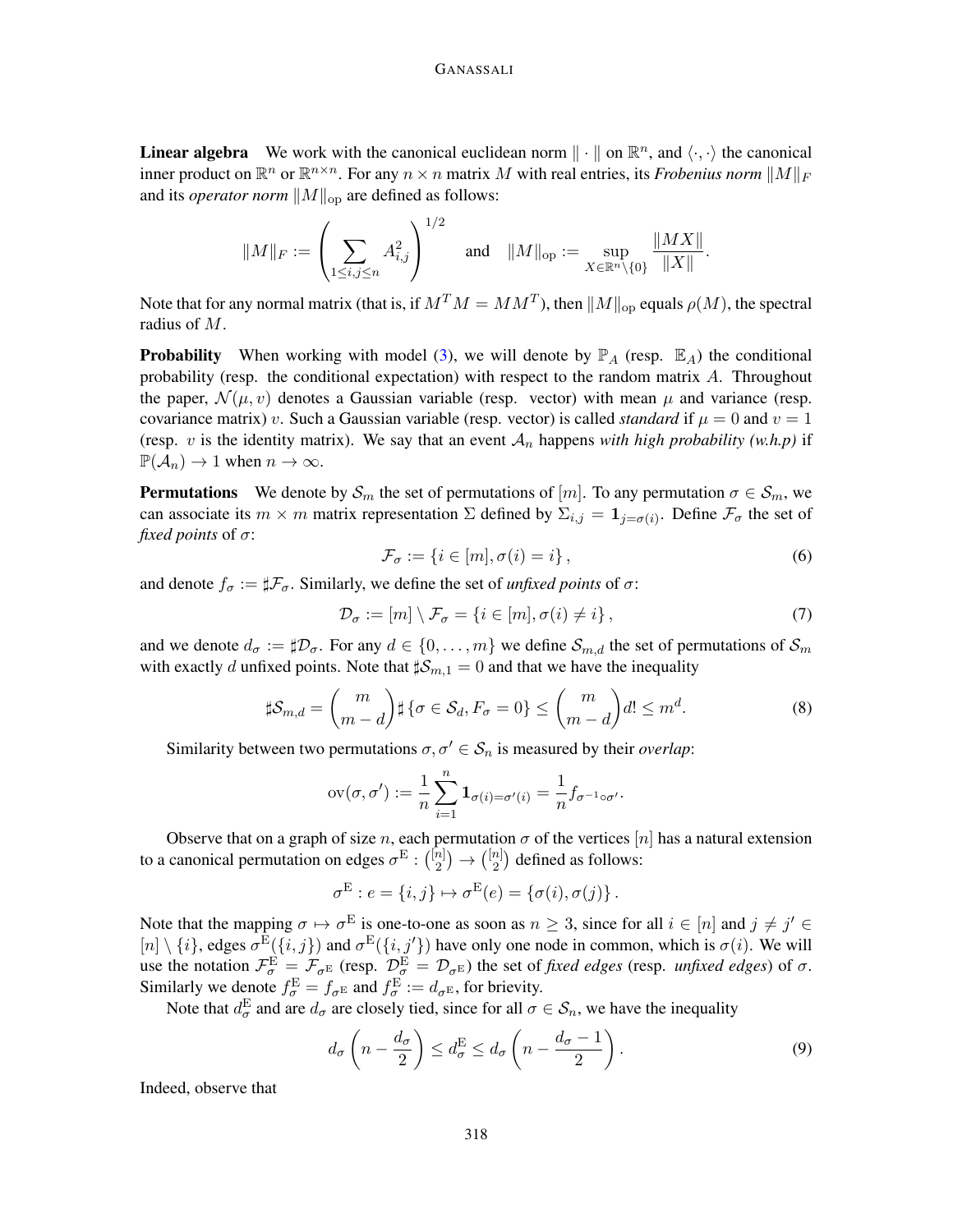- $(i)$  the number of fixed edges is at least the number of pairs of fixed points, and
- $(ii)$  the number of fixed edges is exactly the number of pairs of fixed points plus the number of pairs  $(i, j)$ ,  $i < j$  that are exchanged by  $\sigma$  (that is, the number of transpositions), this number being at most  $d_{\sigma}/2$ .

These remarks give that

<span id="page-5-2"></span>
$$
\binom{n-d_{\sigma}}{2} \leq \binom{n}{2} - d_{\sigma}^{E} \leq \binom{n-d_{\sigma}}{2} + \frac{d_{\sigma}}{2},
$$

which directly implies [\(9\)](#page-4-0).

**Remark 1.1** *Note that inequality* [\(9\)](#page-4-0) *gives the almost sure equivalents*  $d_{\sigma}^{E} \sim d_{\sigma} n$  *when*  $d_{\sigma} = o(n)$ *,* and  $d^{\rm E}_{\sigma} \sim \frac{1}{2}$  $\frac{1}{2}\alpha(2-\alpha)n^2$  when  $d_{\sigma} = \alpha n$ . In any case,  $d_{\sigma}^{\text{E}} \in \left[\frac{1}{2}\right]$  $\frac{1}{2}d_{\sigma}n, d_{\sigma}n$ .

## 1.2. MAP estimation, relative energy of permutations

Since  $\pi^*$  is uniformly chosen, we work in a Bayesian setting: let us evaluate the posterior probability density of  $\pi^*$  given  $A, B$ :

$$
p_{\pi^*|A,B}(\pi|a,b) \propto p_{\pi^*,A,B}(\pi,a,b)
$$
  
 
$$
\propto \exp\left(-\frac{1}{2(1-\rho^2)}\sum_{1\leq i < j \leq n} (B_{\pi(i),\pi(j)} - \rho A_{i,j})^2\right),
$$

where  $\propto$  indicates equality up to some factors that do not depend on  $\sigma$ . Define the *loss function* 

<span id="page-5-1"></span>
$$
\mathcal{L}(\pi, A, B) := \sum_{1 \le i < j \le n} \left( B_{\pi(i), \pi(j)} - \rho A_{i,j} \right)^2. \tag{10}
$$

This loss function can also be viewed as the *energy* associated with permutation  $\pi$ . Note that the posterior distribution is a Gibbs measure corresponding to this energy  $\mathcal{L}$ , with inverse temperature  $\beta = \frac{1}{2(1 - \frac{1}{2})}$  $\frac{1}{2(1-\rho^2)}$ . The MAP (maximum a posteriori) estimator is thus

<span id="page-5-0"></span>
$$
\hat{\pi}_{\text{MAP}} := \arg \max_{\pi} p_{\pi^*|A,B} \left( \pi | A, B \right) = \arg \min_{\pi} \mathcal{L}(\pi, A, B), \tag{11}
$$

where the minimum is taken over all permutations  $\pi \in S_n$ . The above formulation [\(11\)](#page-5-0) is standard in the literature of graph and matrix alignment and meets the classical QAP formulation [\(2\)](#page-1-0), since

$$
\argmin_{\pi} \mathcal{L}(\pi, A, B) = \argmax_{\Pi} \langle A, \Pi B \Pi^{T} \rangle.
$$

Theory from Bayesian optimal estimation guarantees that the best possible estimator for our exact reconstruction problem, in the Bayes risk sense, is  $\hat{\pi}_{MAP}$ . Thus, if MAP estimator fails with high probability, then no estimator can succeed. This is why this estimator is often studied in exact reconstruction problems, as already done in previous works [\(Cullina and Kiyavash](#page-16-1) [\(2017\)](#page-16-1); [Cullina](#page-16-9) [et al.](#page-16-9) [\(2018b\)](#page-16-9); [Emre Dai et al.](#page-16-10) [\(2019\)](#page-16-10)).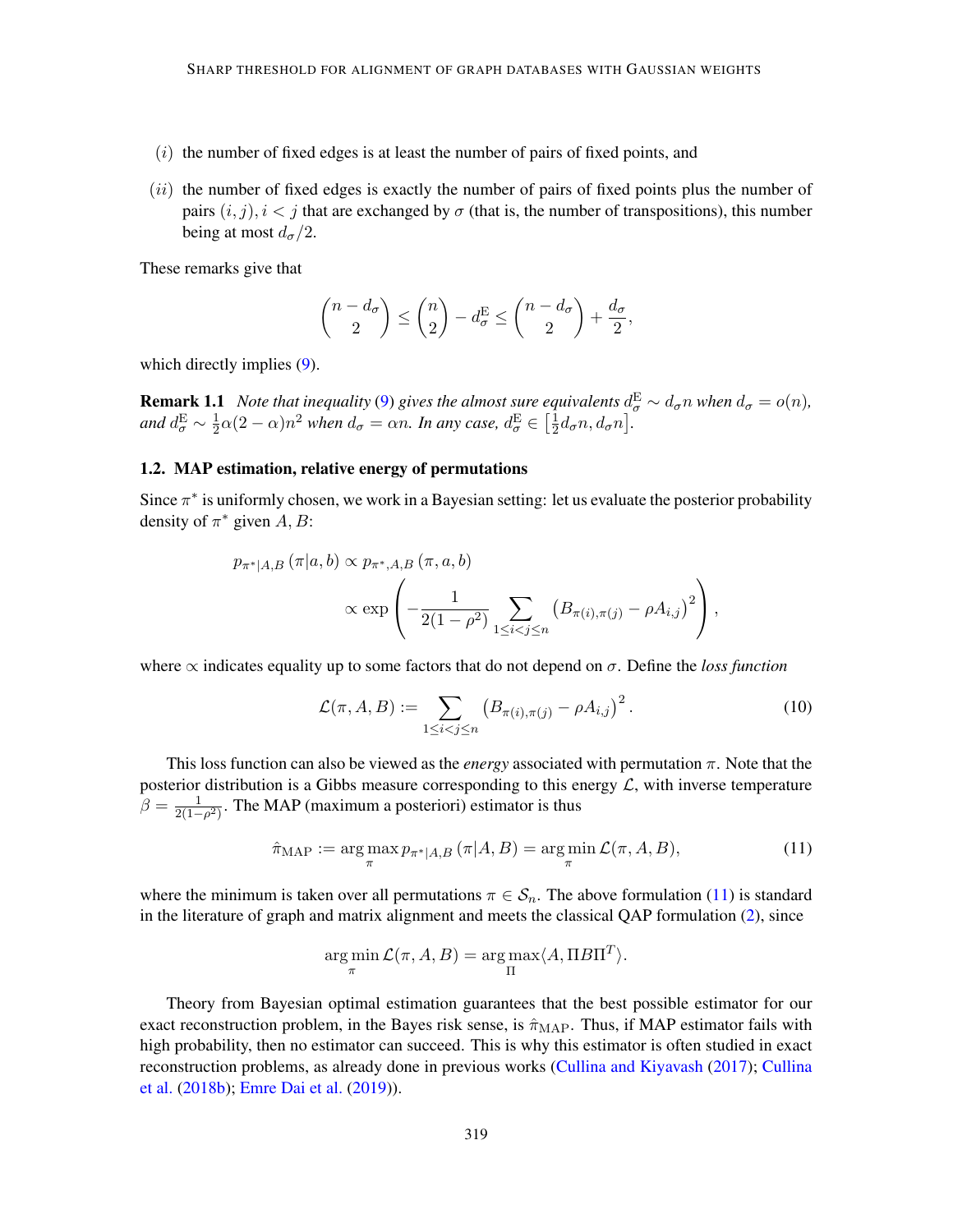From now on we work conditionally on  $\pi^*$  which can always be assumed to be id without loss of generality. More precisely, we will make the variable change  $\sigma = \pi^* \circ \pi^{-1}$ ; writing B as a function of  $\sigma$ , A and H, [\(10\)](#page-5-1) becomes

$$
\mathcal{L}(\sigma, A, H) = \rho^2 \sum_{1 \le i < j \le n} \left( A_{i,j} - A_{\sigma(i),\sigma(j)} \right)^2 - 2\rho \sqrt{1 - \rho^2} \sum_{1 \le i < j \le n} H_{i,j} \left( A_{i,j} - A_{\sigma(i),\sigma(j)} \right) + (1 - \rho^2) \sum_{1 \le i < j \le n} H_{i,j}^2.
$$

The loss function  $\mathcal L$  applied to the ground truth  $\pi = \pi^*$  – that is  $\sigma = id$  – gives the energy reference  $(1 - \rho^2) \sum_{1 \le i < j \le n} H_{i,j}^2$ . In order to compare any  $\pi$  with  $\pi^*$  – or any  $\sigma$  with id – we further define the *relative energy* of a permutation  $\sigma \in S_n$ :

$$
\delta(\sigma) := \mathcal{L}(\sigma, A, H) - \mathcal{L}(\text{id}, A, H)
$$
  
=  $\rho^2 \sum_{1 \le i < j \le n} (A_{i,j} - A_{\sigma(i), \sigma(j)})^2 - 2\rho\sqrt{1 - \rho^2} \sum_{1 \le i < j \le n} H_{i,j} (A_{i,j} - A_{\sigma(i), \sigma(j)})$ . (12)

We next omit in our notations the dependency on A and H of  $\delta(\sigma)$ .

Remark 1.2 *This relative energy* δ*, also introduced by [Cullina and Kiyavash](#page-16-1) [\(2017\)](#page-16-1) for Erd ˝os-Rényi graph alignment, is a measurement of the quality of a proposed alignment:*  $\delta(\sigma) \leq 0$  *means that*  $\sigma^{-1} \circ \pi^*$  *is a better alignment than*  $\pi^*$  *for A and B in the posterior sense. A crucial set is then* 

<span id="page-6-0"></span>
$$
\mathcal{Q} := \{ \sigma \in \mathcal{S}_n, \, \delta(\sigma) \leq 0 \} \, .
$$

*Points of* Q *are alignments on which the posterior distribution puts important weights – at least greater weights than that of the ground truth – or equivalently points of low energy. Note that* id ∈ Q*.*

In view of [\(12\)](#page-6-0), conditionally on A,  $\delta(\sigma)$  is as follows:

<span id="page-6-1"></span>
$$
\delta(\sigma) = \rho^2 v_\sigma - 2\rho \sqrt{1 - \rho^2} X_\sigma,\tag{13}
$$

where

$$
v_{\sigma} := \sum_{1 \leq i < j \leq n} \left( A_{i,j} - A_{\sigma(i),\sigma(j)} \right)^2,
$$

and  $X = (X_{\sigma})_{\sigma \in \mathcal{S}_n}$  is a Gaussian vector, centered, with covariance given by

$$
Cov(X_{\sigma}, X_{\sigma'}) = \sum_{1 \leq i < j \leq n} \left( A_{i,j} - A_{\sigma(i), \sigma(j)} \right) \left( A_{i,j} - A_{\sigma'(i), \sigma'(j)} \right) := c_{\sigma, \sigma'}.
$$

Note that for all  $\sigma \in S_n$ ,  $c_{\sigma,\sigma} = v_{\sigma}$ . Elaborating on the correlation structure of these relative energies is the object of the end of this section.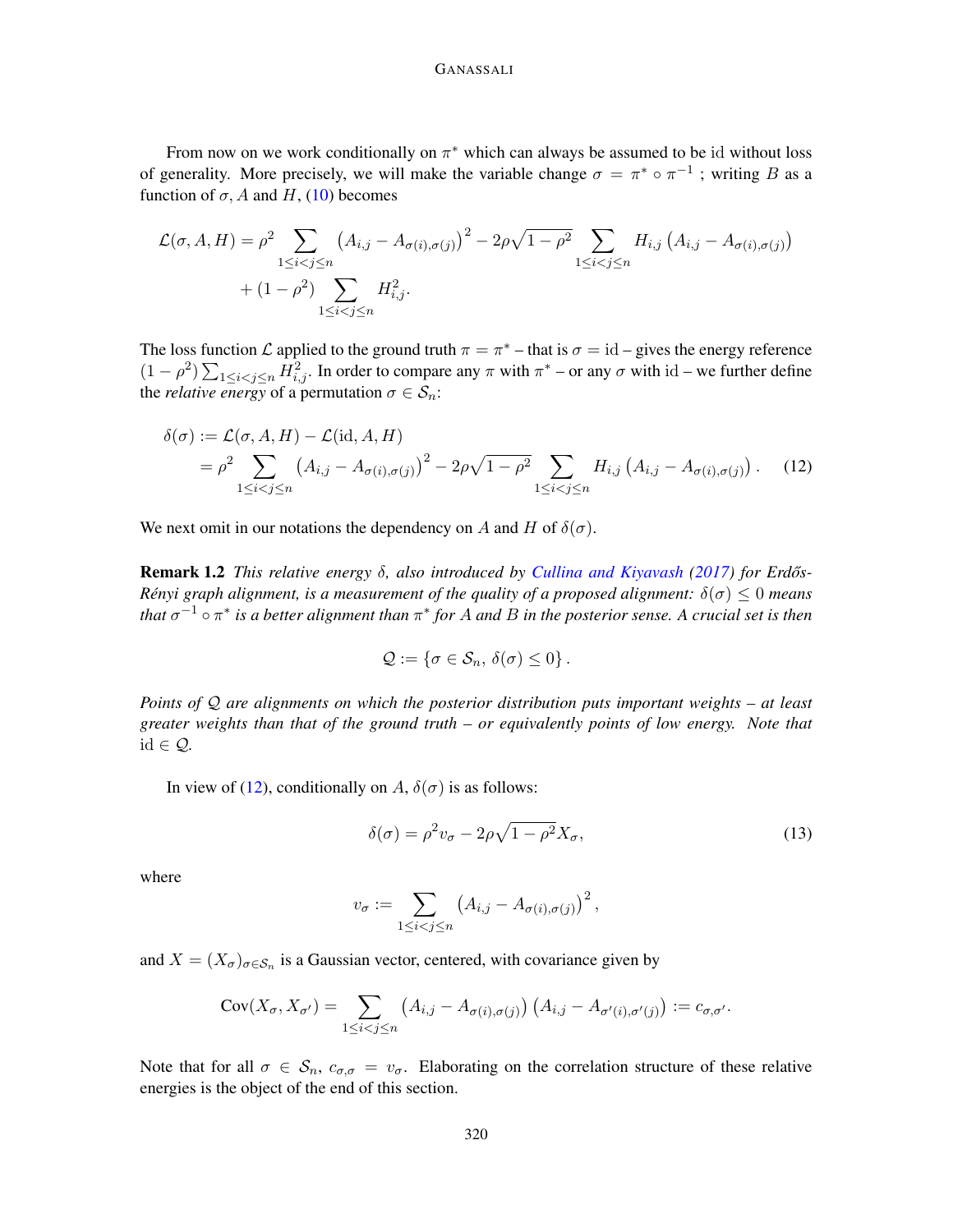### 1.3. Control of covariance structure of relative energies

For all  $\sigma, \sigma' \in S_n$ ,  $c_{\sigma,\sigma'}$  can be written as follows

$$
c_{\sigma,\sigma'} = \sum_{e \in \binom{[n]}{2}} \left( A_e - A_{\sigma^E(e)} \right) \left( A_e - A_{\sigma'^E(e)} \right)
$$

and satisfies

$$
\mathbb{E}\left[c_{\sigma,\sigma'}\right] = \sharp(\mathcal{D}_{\sigma}^{\mathcal{E}} \cap \mathcal{D}_{\sigma'}^{\mathcal{E}}) + \sharp(\mathcal{D}_{\sigma}^{\mathcal{E}} \cap \mathcal{D}_{\sigma'}^{\mathcal{E}} \cap \mathcal{F}_{\sigma^{-1} \circ \sigma'}^{\mathcal{E}}).
$$

In particular,

$$
\mathbb{E}\left[v_{\sigma}\right] = d_{\sigma}^{\mathcal{E}} + d_{\sigma}^{\mathcal{E}} = 2d_{\sigma}^{\mathcal{E}}.
$$

Random variables  $c_{\sigma,\sigma'}$  only depend on the entries of A, which are Gaussian. Moreover,  $c_{\sigma,\sigma'}$ being a quadratic form evaluated on a Gaussian vector, it can therefore be controlled using Hanson-Wright inequality:

Lemma 1.1 (Hanson-Wright inequality [\(Hanson and Wright](#page-17-11) [\(1971\)](#page-17-11))) *Let* X *be a standard Gaussian vector, and* M *a deterministic matrix. Then there exists a universal constant* c > 0 *such that with probability at least*  $1 - 2\delta$ *:* 

<span id="page-7-1"></span><span id="page-7-0"></span>
$$
\left|X^T M X - \text{Tr} M\right| \le c \left( \|M\|_F \sqrt{\log(1/\delta)} + \|M\|_{\text{op}} \log(1/\delta) \right). \tag{14}
$$

We refer to [Hanson and Wright](#page-17-11) [\(1971\)](#page-17-11) for a proof. Inequality [\(14\)](#page-7-0) used in our context leads to the following

<span id="page-7-2"></span>Corollary 1.1 *There exists a universal constant* C > 0 *such that with high probability, for every*  $d \in \{2, \ldots, n\}$ , for all  $\sigma, \sigma' \in S_{n,d}$ ,

$$
\left|c_{\sigma,\sigma'}-\sharp(\mathcal{D}_{\sigma}^{\mathrm{E}}\cap\mathcal{D}_{\sigma'}^{\mathrm{E}})-\sharp(\mathcal{D}_{\sigma}^{\mathrm{E}}\cap\mathcal{D}_{\sigma'}^{\mathrm{E}}\cap\mathcal{F}_{\sigma^{-1}\circ\sigma'}^{\mathrm{E}})\right|\leq Cd\sqrt{n\log n}.
$$

**Proof** We first make the following observation: for any  $\sigma, \sigma' \in \mathcal{S}_n$ ,

$$
c_{\sigma,\sigma'} = \sum_{e} \left( A_e - A_{\sigma(e)} \right) \left( A_e - A_{\sigma'(e)} \right)
$$

$$
= A^T (I_N - \Sigma)^T (I_N - \Sigma') A,
$$

where  $A = (A_e)_e$  is viewed as a standard Gaussian vector of size  $N = \binom{n}{2}$  $\binom{n}{2}$ , and  $\Sigma$  (resp.  $\Sigma'$ ) is the  $N \times N$  permutation matrix associated with  $\sigma^{E}$  (resp.  $\sigma^{E}$ ). Note that

$$
\begin{split} \text{Tr}((I_N - \Sigma)^T (I_N - \Sigma')) &= N - f_{\sigma}^{\mathcal{E}} - f_{\sigma'}^{\mathcal{E}} + f_{\sigma^{-1}\circ\sigma'}^{\mathcal{E}} \\ &\stackrel{(a)}{=} \sharp(\mathcal{D}_{\sigma}^{\mathcal{E}} \cap \mathcal{D}_{\sigma'}^{\mathcal{E}}) + \sharp(\mathcal{D}_{\sigma}^{\mathcal{E}} \cap \mathcal{D}_{\sigma'}^{\mathcal{E}} \cap \mathcal{F}_{\sigma^{-1}\circ\sigma'}^{\mathcal{E}}), \end{split}
$$

where  $(a)$  is obtained by noticing that

$$
\sharp(\mathcal{D}_{\sigma}^{\mathrm{E}}\cap\mathcal{D}_{\sigma'}^{\mathrm{E}})+\sharp(\mathcal{D}_{\sigma}^{\mathrm{E}}\cap\mathcal{D}_{\sigma'}^{\mathrm{E}}\cap\mathcal{F}_{\sigma^{-1}\circ\sigma'}^{\mathrm{E}})=d_{\sigma}^{\mathrm{E}}+d_{\sigma'}^{\mathrm{E}}-\sharp(\mathcal{D}_{\sigma}^{\mathrm{E}}\cup\mathcal{D}_{\sigma'}^{\mathrm{E}})+f_{\sigma^{-1}\circ\sigma'}^{\mathrm{E}}-\sharp(\mathcal{F}_{\sigma}^{\mathrm{E}}\cup\mathcal{F}_{\sigma'}^{\mathrm{E}})
$$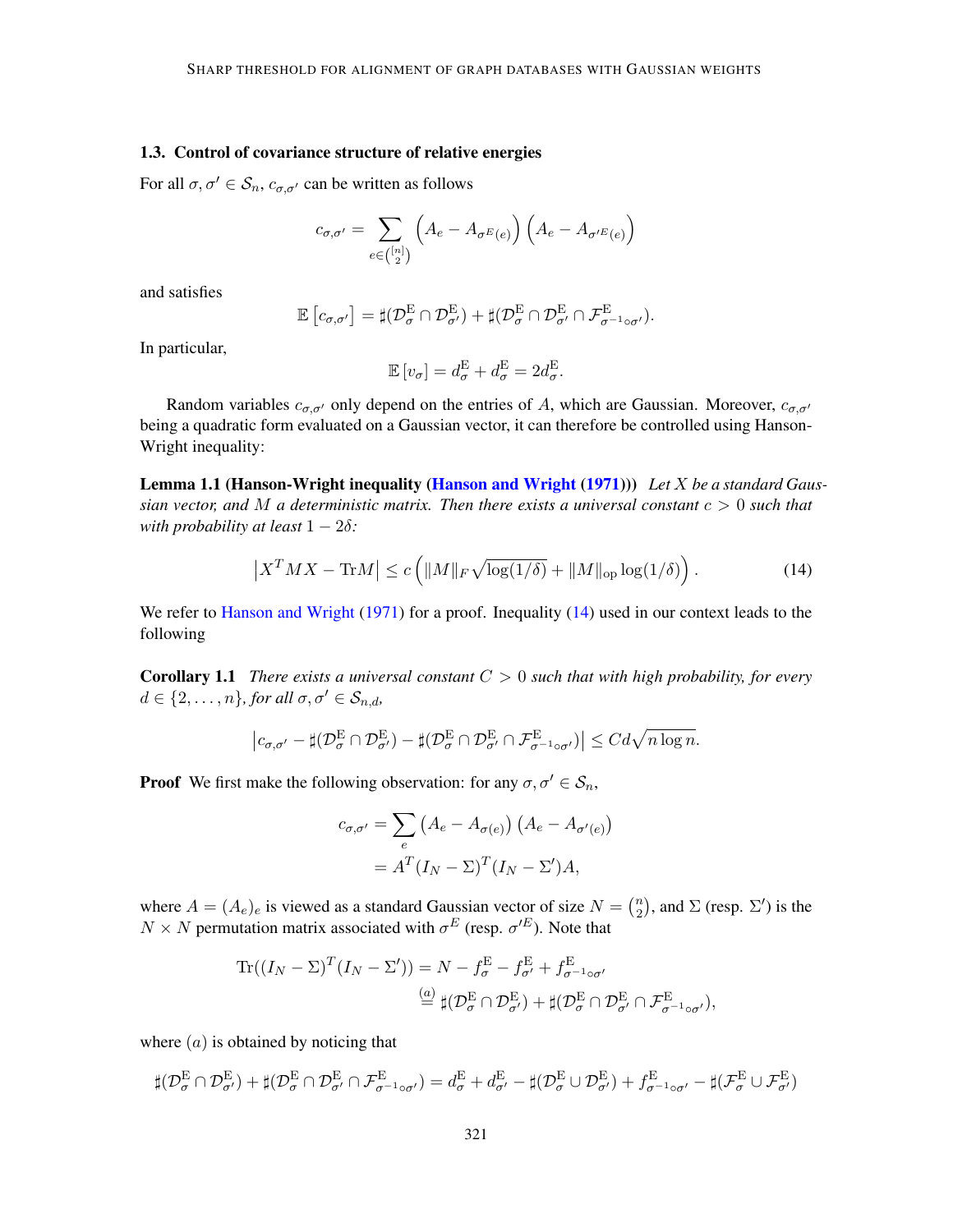and that  $\sharp (\mathcal{D}_{\sigma}^{\mathrm{E}} \cup \mathcal{D}_{\sigma'}^{\mathrm{E}})+\sharp (\mathcal{F}_{\sigma}^{\mathrm{E}} \cup \mathcal{F}_{\sigma'}^{\mathrm{E}})=N.$  For a fixed  $d$  and  $\sigma,\sigma'\in \mathcal{S}_{n,d},$  one has  $||(I_N - \Sigma)^T (I_N - \Sigma')||_F \le ||(I_N - \Sigma')||_F + ||\Sigma^T (I_N - \Sigma')||_F$  $= 2 \| (I_N - \Sigma') \|_F$  $\leq 2\sqrt{2d_{\sigma'}^{\rm E}}$  $\leq 2$  $^{\mathsf{v}}$  $2dn,$ 

where we used  $(9)$  in the last step. One also has

$$
||(I_N - \Sigma)^T (I_N - \Sigma')||_{op} \le \rho(I_N - \Sigma) \times \rho(I_N - \Sigma')
$$
  

$$
\le 2 \times 2 = 4.
$$

Taking  $\delta = n^{-(2d+2)}$ , Lemma [1.1](#page-7-1) gives that with probability at least  $1 - 2\delta$ ,

$$
\left| c_{\sigma,\sigma'} - \sharp (\mathcal{D}_{\sigma}^{\mathcal{E}} \cap \mathcal{D}_{\sigma'}^{\mathcal{E}}) - \sharp (\mathcal{D}_{\sigma}^{\mathcal{E}} \cap \mathcal{D}_{\sigma'}^{\mathcal{E}} \cap \mathcal{F}_{\sigma^{-1} \circ \sigma'}^{\mathcal{E}}) \right| \leq c \left( 2\sqrt{2} \sqrt{d(2d+2)} \sqrt{n \log n} + 4(2d+2) \log n \right) \leq C d \sqrt{n \log n}, \tag{15}
$$

for some universal constant  $C > 0$ . The proof is concluded by checking that this inequality holds w.h.p. for all d and  $\sigma, \sigma' \in S_{n,d}$ : the probability that at least one pair  $(\sigma, \sigma')$  contradicts [\(15\)](#page-8-1) is upper bounded by

$$
n \times (\sharp \mathcal{S}_{n,d})^2 \times 2\delta \le 2n^{1+2d-2d-2} = o(1).
$$

<span id="page-8-1"></span> $\blacksquare$ 

In the rest of the paper we define the event

<span id="page-8-2"></span>
$$
\mathcal{A} := \left\{ \forall d \in [n], \forall \sigma, \sigma' \in \mathcal{S}_{n,d}, \left| c_{\sigma,\sigma'} - \sharp (\mathcal{D}_{\sigma}^{\mathcal{E}} \cap \mathcal{D}_{\sigma'}^{\mathcal{E}}) - \sharp (\mathcal{D}_{\sigma}^{\mathcal{E}} \cap \mathcal{D}_{\sigma'}^{\mathcal{E}} \cap \mathcal{F}_{\sigma^{-1} \circ \sigma'}^{\mathcal{E}}) \right| \leq C d \sqrt{n \log n} \right\},\tag{16}
$$

which happens with probability  $1 - o(1)$  by Corollary [1.1.](#page-7-2)

### <span id="page-8-0"></span>2. Achievability result

In this section, we establish Theorem [1.](#page-3-1)

#### <span id="page-8-3"></span>2.1. Failure of first moment method

For the achievability result, the first strategy is to use the union bound (or first moment method) to show that under condition [\(4\)](#page-3-2) of Theorem [1,](#page-3-1)

$$
\mathbb{P}(\text{MAP fails}) = \mathbb{P}(\hat{\pi}_{\text{MAP}} \neq \pi) = o(1).
$$

As described hereafter, this naive method does not give the correct bound. Indeed, let us evaluate  $\mathbb{P}(\delta(\sigma) \leq 0)$  for a given  $\sigma \neq id$ . In view of the conditional distribution [\(13\)](#page-6-1) of  $\delta(\sigma)$  we have

$$
\mathbb{P}(\delta(\sigma) \le 0) = \mathbb{E}\left[\mathbb{E}_A\left[\mathbf{1}_{\delta(\sigma)\le 0}\right]\right] = \mathbb{E}\left[\mathbb{P}_A\left(\rho^2 v_\sigma - 2\rho\sqrt{1-\rho^2}X_\sigma \le 0\right)\right]
$$
  
\n
$$
= \mathbb{E}\left[\mathbb{P}_A\left(\rho^2 v_\sigma - 2\rho\sqrt{1-\rho^2}\sqrt{v_\sigma}\cdot\mathcal{N}(0,1) \le 0\right)\right]
$$
  
\n
$$
= \mathbb{E}\left[\mathbb{P}_A\left(\mathcal{N}(0,1) \ge \frac{\rho\sqrt{v_\sigma}}{2\sqrt{1-\rho^2}}\right)\right] \le \mathbb{E}\left[\exp\left(-\frac{\rho^2}{8(1-\rho^2)}v_\sigma\right)\right],
$$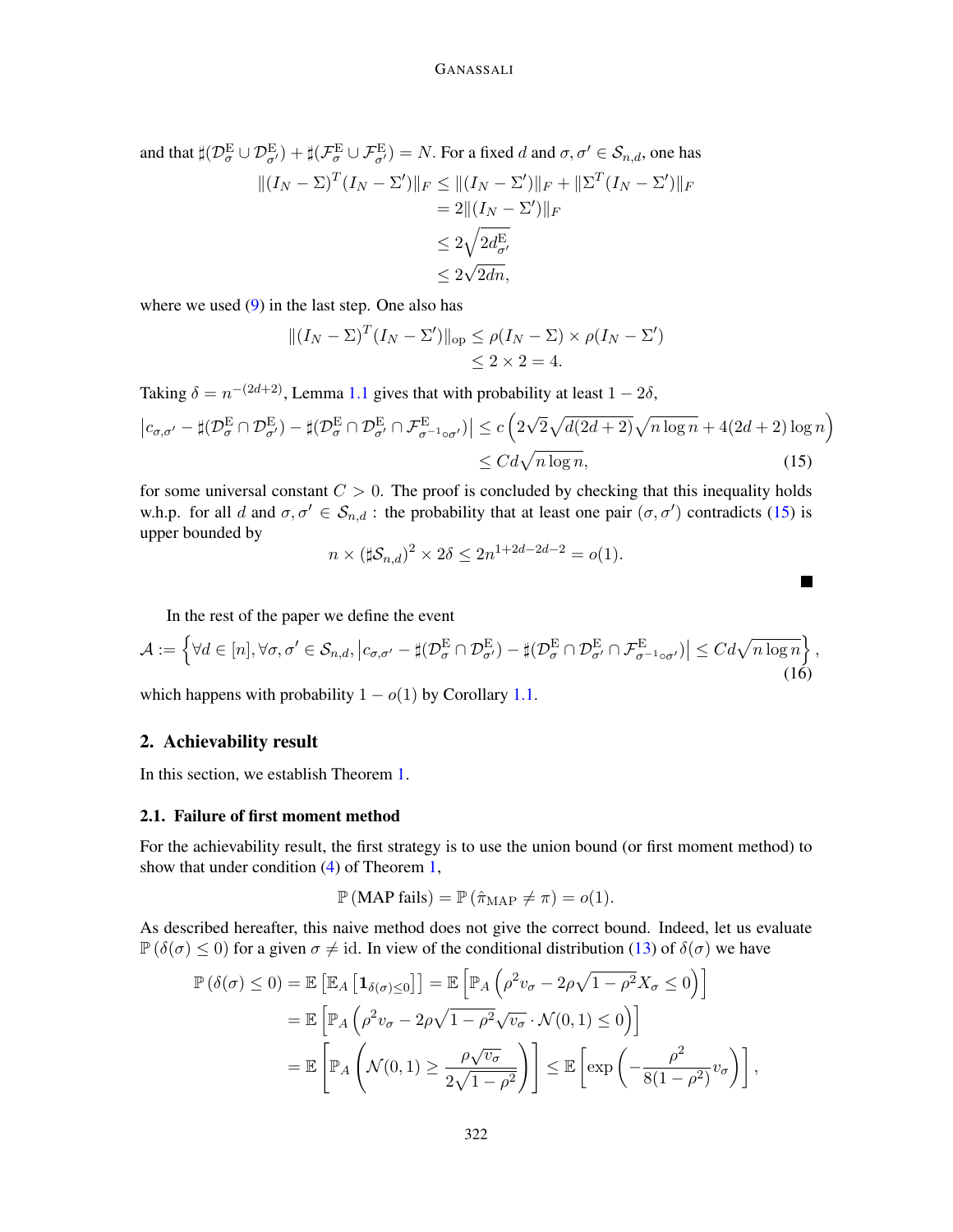where we used standard Gaussian concentration in the last inequality:  $\mathbb{P}(\mathcal{N}(0,1) \ge t) \le \exp(-t^2/2)$ . Note that on event A defined in  $(16)$  and inequality  $(9)$ ,

$$
\forall d \in [n], \forall \sigma \in \mathcal{S}_{n,d}, v_{\sigma} \geq 2d_{\sigma}^{\mathcal{E}} - Cd_{\sigma}\sqrt{n \log n} \geq d_{\sigma}^{\mathcal{E}}(2 - 2\varepsilon_n),
$$

setting  $\varepsilon_n = 2C \sqrt{\log n/n}$ . Union bound then gives

$$
\mathbb{P}(\text{MAP fails}) \leq \mathbb{P}(\exists \sigma \in \mathcal{S}_n \setminus \{\text{id}\}, \delta(\sigma) \leq 0)
$$
  
\n
$$
\leq o(1) + \sum_{\sigma \in \mathcal{S}_n \setminus \{\text{id}\}} \mathbb{E}\left[\exp\left(-\frac{\rho^2}{8(1-\rho^2)}v_{\sigma}\right) \mathbf{1}_{\mathcal{A}}\right]
$$
  
\n
$$
\leq o(1) + \sum_{\sigma \in \mathcal{S}_n \setminus \{\text{id}\}} \exp\left(-\frac{\rho^2}{8(1-\rho^2)}(2-2\varepsilon_n)d_{\sigma}^{\mathcal{E}}\right)
$$
  
\n
$$
\leq o(1) + \sum_{\sigma \in \mathcal{S}_n \setminus \{\text{id}\}} \exp\left(-\frac{\rho^2}{4}(1-\varepsilon_n)d_{\sigma}^{\mathcal{E}}\right),
$$

where we used  $1/(1 - \rho^2) > 1$  in the last step. Let us now study the last sum, distinguishing the terms according to  $d := d_{\sigma}$ :

- As long as  $d = o(n)$ , by Remark [1.1,](#page-5-2) the terms behave like  $\exp\left(-\frac{\rho^2}{4}\right)$  $\frac{p^2}{4}(1-\varepsilon_n)dn\Big)$ . By [\(8\)](#page-4-1),  $\log \sharp S_{n,d} \leq d \log n$  so the partial sum is small if  $\frac{\rho^2}{4}$  $\frac{\partial^2}{\partial 4}(1-\varepsilon_n)n - \log n > 0$ , which gives the necessary condition  $\rho^2 \geq 4 \frac{\log n}{n}$  $\frac{\mathbf{g}\,n}{n}$ .
- However, the situation is different when it comes to large values of  $d$ . For instance, let us study the contribution of *derangements* to the sum (that is,  $\sigma$  such that  $d_{\sigma} = n$ ). Note that these derangements are very numerous (their number is  $\sim e^{-1}n!$ ). Again by Remark [1.1,](#page-5-2) their contribution is thus of order

$$
e^{-1}n! \exp (\rho^2 (1 - \varepsilon_n)n^2/8(1 - o(1))) = \exp ((n \log n - \rho^2 n^2/8) (1 - o(1))) ,
$$

which gives a more restrictive condition:  $\rho^2 \geq 8 \frac{\log n}{n}$  $\frac{\lg n}{n}$ .

As seen here-above, this naive first moment method enables to ensure feasibility of exact reconstruction only in the regime where  $\rho^2 \geq 8 \frac{\log n}{n}$  $\frac{gn}{n}$ , which is not the optimal one. This bound is actually quite rough here, because the variables are substantially correlated when  $d$  gets large and their contributions make the first moment explode. The next section takes advantage of these correlations in order to get access to the sharp bound.

# 2.2. Improving the first moment method with correlations.

For all  $d \in \{2, \ldots, n\}$ , define  $\mathcal{E}_d$  the event:

$$
\mathcal{E}_d := \{ \exists \sigma \in \mathcal{S}_{n,d}, \ \delta(\sigma) \leq 0 \} \, .
$$

In this Section we will assume that

$$
\rho \ge (2+\varepsilon)\sqrt{\frac{\log n}{n}},
$$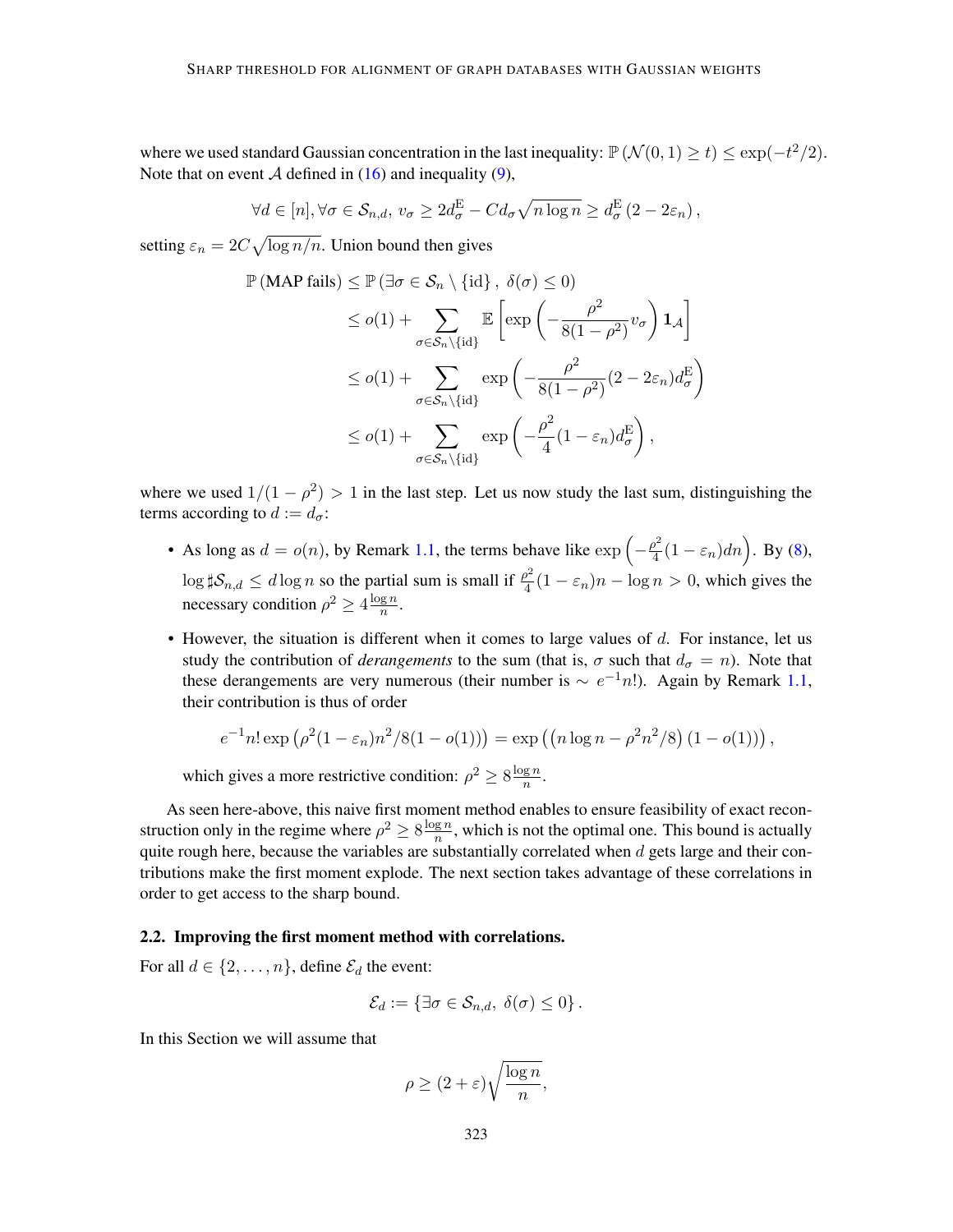#### GANASSALI

for some  $\varepsilon > 0$ . Recall that we work on the event A defined in [\(16\)](#page-8-2), and that conditionally on entries of matrix A, we can write

<span id="page-10-1"></span>
$$
\delta(\sigma) = \rho^2 v_\sigma - 2\rho \sqrt{1 - \rho^2} X_\sigma,\tag{17}
$$

where  $X = (X_{\sigma})_{\sigma \in S_{n,d}}$  is a Gaussian vector, centered, with covariance given by Cov $(X_{\sigma}, X_{\sigma})$  =  $c_{\sigma,\sigma'}$ . Also note that on event A, for all  $d \leq \alpha n$  and  $\sigma \in S_{n,d}$ , inequality [\(9\)](#page-4-0) gives

<span id="page-10-0"></span>
$$
v_{\sigma} = (1 - o(1))2dn(1 - \alpha/2). \tag{18}
$$

In view of [\(18\)](#page-10-0), as previously done in Section [2.1,](#page-8-3) naive first moment method may suffice for  $d \leq \alpha n$ :

$$
\mathbb{P}\left(\bigcup_{2\leq d\leq \alpha n} \mathcal{E}_d\right) \leq o(1) + \sum_{d=2}^{\alpha n} \sharp \mathcal{S}_{n,d} \times \mathbb{P}\left(\mathcal{N}(0,1) \geq \frac{\rho\sqrt{v_{\sigma}}}{2\sqrt{1-\rho^2}} \cap \mathcal{A}\right)
$$
  

$$
\leq o(1) + \sum_{d=2}^{\alpha n} \sharp \mathcal{S}_{n,d} \times \mathbb{P}\left(\mathcal{N}(0,1) \geq (1+\varepsilon/2)\sqrt{2d\log n(1-\alpha/2)}(1-o(1))\right)
$$
  

$$
\leq o(1) + \sum_{d=2}^{\alpha n} \exp\left(d\log n - d\log n(1+\varepsilon)(1-\alpha/2) + o(d\log n)\right),
$$

which is  $o(1)$  as soon as  $\alpha < \alpha_0 := \frac{2\varepsilon}{1-\varepsilon/2}$ . It then remains to control the probabilities  $\mathbb{P}(\mathcal{E}_d)$ for  $d \ge \alpha_0 n$ . As mentioned earlier, we take advantage of the correlation structure in [\(17\)](#page-10-1). More precisely, we show that all variables  $X_{\sigma}$  at a given level  $d = \alpha n$  have substantial positive covariance when compared to their variance – of order  $\alpha(2-\alpha)n^2$  on A by [\(18\)](#page-10-0) – as shown in Figure [2.](#page-11-0) To do so, we derive an appropriate lower bound for  $c_{\sigma,\sigma'}$  for  $\sigma,\sigma' \in S_{n,\alpha n}$ . This is the scope of the following Lemma:

**Lemma 2.1** *With high probability, there exists a universal constant*  $C_1 > 0$  *such that for any*  $d = \alpha n$  *with fixed*  $\alpha > 0$  *and*  $\sigma, \sigma' \in S_{n,\alpha n}$ .

<span id="page-10-3"></span>
$$
Cov(X_{\sigma}, X_{\sigma'}) = c_{\sigma, \sigma'} \ge f(\alpha)n^2 - C_1 n^{3/2} \log^{1/2} n,
$$

*with*

<span id="page-10-2"></span>
$$
f(\alpha) := \begin{cases} \alpha^2 & \text{if } \alpha < 1/2 \\ \alpha^2 - \frac{1}{2}(2\alpha - 1)^2 & \text{if } \alpha \ge 1/2 \end{cases} \tag{19}
$$

*Thus for any*  $\varepsilon' > 0$ , with high probability, for any  $d = \alpha n$  with fixed  $\alpha > 0$ ,

$$
\max_{\sigma \in S_{n,\alpha n}} X_{\sigma} \le \sqrt{2\alpha \left(\alpha(2-\alpha) - f(\alpha)\right)} n^{3/2} \log^{1/2} n + (2+\varepsilon')n \log^{1/2} n.
$$

The proof of this Lemma is obtained by working on event  $A$  defined in [\(16\)](#page-8-2), and establishing a lower bound on  $\sharp(\mathcal{D}_{\sigma}^{\mathcal{E}} \cap \mathcal{D}_{\sigma'}^{\mathcal{E}})$ , which is simply the number of edges that are deranged both by  $\sigma^E$ and  $\sigma^{E}$ . It can be found in Appendix [A.1.](#page-18-1)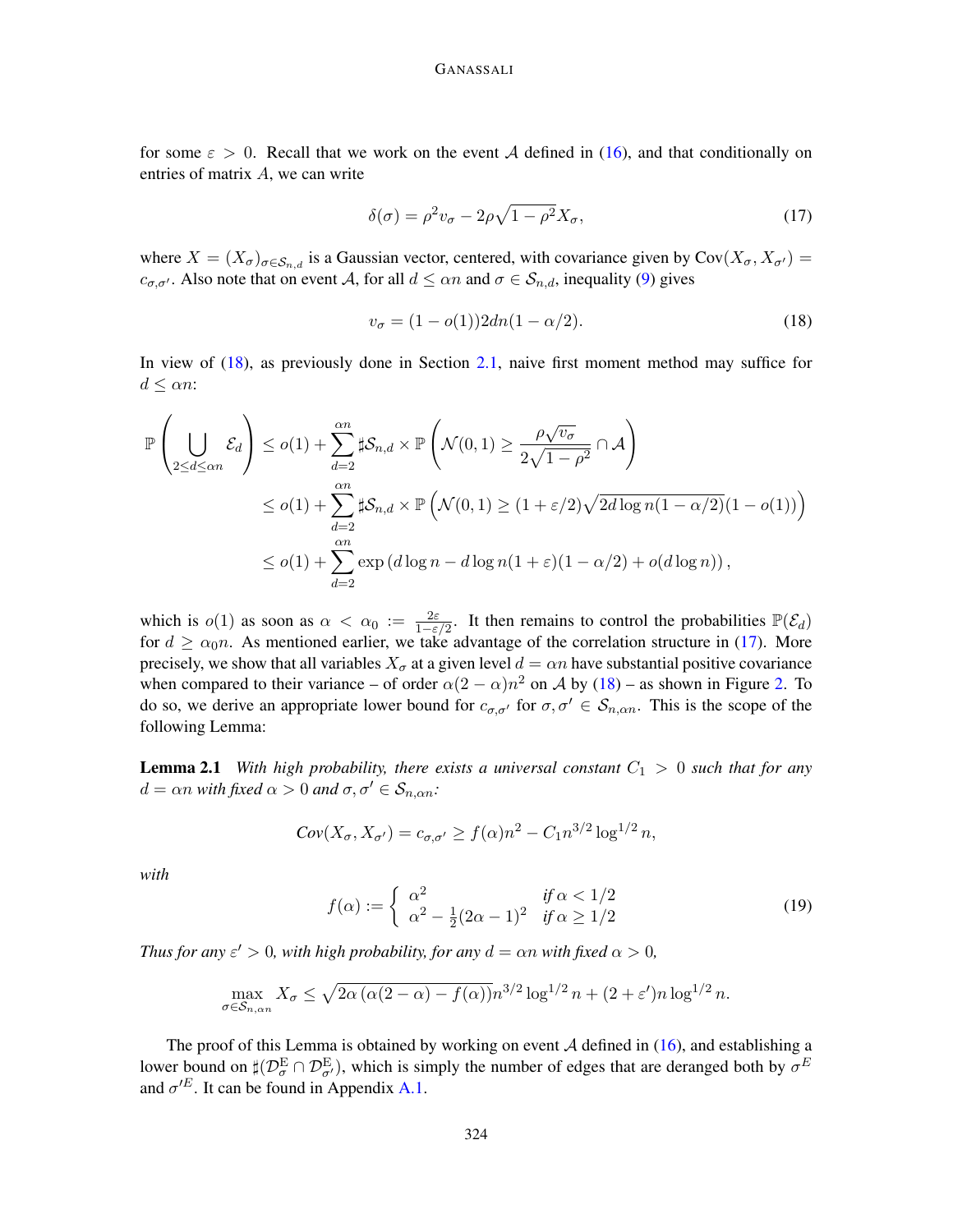

Figure 2: Plot on [0, 1] of normalized variance  $\alpha(2 - \alpha)$ , together with the lower bound on the normalized covariance (function  $f$ ) defined by [\(19\)](#page-10-2).

Then, since  $f(\alpha) \leq \alpha(2-\alpha)$  with elementary computations, according to Lemma [2.1,](#page-10-3) there is an event B of probability  $1 - o(1)$  such that

<span id="page-11-0"></span>
$$
\max_{\sigma \in S_{n,d}} X_{\sigma} \le (1 + o(1)) \sqrt{2\alpha (\alpha(2 - \alpha) - f(\alpha))} n^{3/2} \log^{1/2} n
$$

holds for all  $d = \alpha n$  with  $\alpha > \alpha_0$ . Note that on event  $A \cap B$ , for all  $d = \alpha n$  and  $\sigma \in S_{n,d}$ ,

$$
\rho^{-1}\delta(\sigma) \ge \rho v_{\sigma} - 2\sqrt{1-\rho^2} \max_{\sigma \in S_{n,d}} X_{\sigma}
$$
  
\n
$$
\ge (1+o(1))n^{3/2} \log^{1/2} n \left[ (2+\varepsilon)\alpha(2-\alpha) - 2\sqrt{2\alpha(\alpha(2-\alpha) - f(\alpha))} \right]
$$
  
\n
$$
\ge (1+o(1)) \times 2 \times \left[ \alpha(2-\alpha) - \sqrt{2\alpha(\alpha(2-\alpha) - f(\alpha))} \right] n^{3/2} \log^{1/2} n \ge 0,
$$

<span id="page-11-1"></span>for  $n$  large enough, since it can be easily checked (see Appendix  $A.3$ ) that

**Lemma 2.2** *For every*  $\alpha \in [0, 1]$ *,* 

<span id="page-11-2"></span>
$$
\alpha(2-\alpha) - \sqrt{2\alpha \left(\alpha(2-\alpha) - f(\alpha)\right)} \ge 0. \tag{20}
$$

Previous computations give that

$$
\mathbb{P}\left(\bigcup_{d\geq \alpha n} \mathcal{E}_d\right) \leq 1 - \mathbb{P}(\mathcal{A} \cap \mathcal{B}) = o(1),
$$

and ends the proof of Theorem [1.](#page-3-1)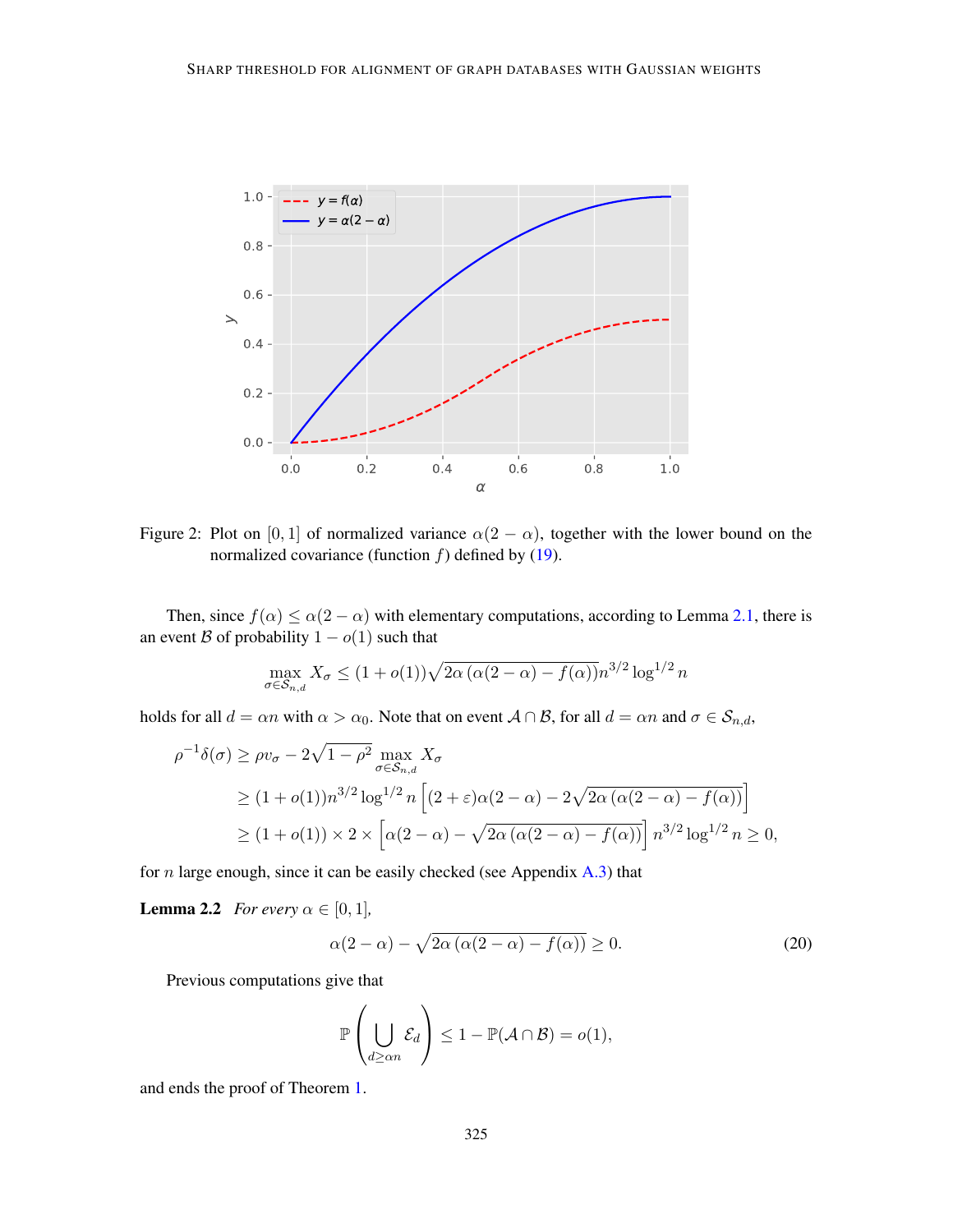# <span id="page-12-0"></span>3. Converse bound: second moment method for transpositions

In this section, we prove Theorem [2.](#page-3-3) As already stated in the introduction, theory from Bayesian optimal estimation guarantees that the best possible estimator for our exact reconstruction problem, in the Bayes risk sense, is  $\hat{\pi}_{MAP}$ . We will show that under assumption [\(5\)](#page-3-4) of Theorem [2,](#page-3-3) this MAP estimator fails with high probability, which implies that no estimator can succeed.

This converse bound is obtained by a second moment argument, showing that with high probability, there are lots of permutation  $\tau \neq id$  – in fact, transpositions – such that  $\delta(\tau)$  is negative, that is,  $\tau^{-1} \circ \pi^*$  is a substantially better alignment than  $\pi^*$ , with lowest energy. Let us denote  $\mathcal{T}_n \subset \mathcal{S}_n$ the set of all permutations of [n] that are transpositions. For all  $\tau \in \mathcal{T}_n$ , we have  $d_{\tau}^{\mathbb{E}} = 2(n-2)$ . Corollary [1.1](#page-7-2) gives that the event

$$
\mathcal{C} := \left\{ \forall \tau, \tau' \in \mathcal{T}_n, \left| c_{\tau, \tau'} - \sharp (\mathcal{D}_{\tau}^{\mathcal{E}} \cap \mathcal{D}_{\tau'}^{\mathcal{E}}) - \sharp (\mathcal{D}_{\tau}^{\mathcal{E}} \cap \mathcal{D}_{\tau'}^{\mathcal{E}} \cap \mathcal{F}_{\tau \circ \tau'}^{\mathcal{E}}) \right| \leq C \sqrt{n \log n} \right\}
$$

happens with probability  $1 - o(1)$  for  $C > 0$  large enough. In particular, on C, for  $C > 0$  large enough,

$$
\forall \tau \in \mathcal{T}_n, \ |v_\tau - 4n| \le C\sqrt{n\log n}.
$$

In this section we are working under the assumption  $(5)$  that we recall here:

$$
\rho^2 \le \frac{4\log n - \log\log n - \omega(1)}{n}
$$

We are about to show the following: under condition [\(5\)](#page-3-4), with high probability,

<span id="page-12-4"></span><span id="page-12-3"></span>
$$
\sharp \{\tau \in \mathcal{T}_n, \,\delta(\tau) < 0\} = \omega(1). \tag{21}
$$

To do so, we use the classical Paley-Zygmund inequality, proven in Appendix [A.4](#page-20-1) for self-containment:

Lemma 3.1 (Paley-Zygmund inequality) *Let* Y *be a real random variable with positive mean and finite variance. Then for all*  $0 \leq c \leq 1$ *,* 

$$
\mathbb{P}\left(Y \ge c \mathbb{E}\left[Y\right]\right) \ge (1-c)^2 \frac{\mathbb{E}\left[Y\right]^2}{\mathbb{E}\left[Y^2\right]}.
$$

*Thus, in the case where*  $\mathbb{E}[Y^2] \sim \mathbb{E}[Y]^2$ , taking  $c \to 0$  *implies that*  $Y \ge o(\mathbb{E}[Y])$  *with high probability.*

Define

<span id="page-12-1"></span>
$$
X := \sum_{\tau \in \mathcal{T}_n} \mathbf{1}_{\delta(\tau) < 0}.\tag{22}
$$

Using a standard coupling argument in [\(22\)](#page-12-1), one can see that X is decreasing with  $\rho$ , thus we can assume without loss of generality that

<span id="page-12-2"></span>
$$
\rho^2 = \frac{4\log n - \log\log n - a_n}{n},\tag{23}
$$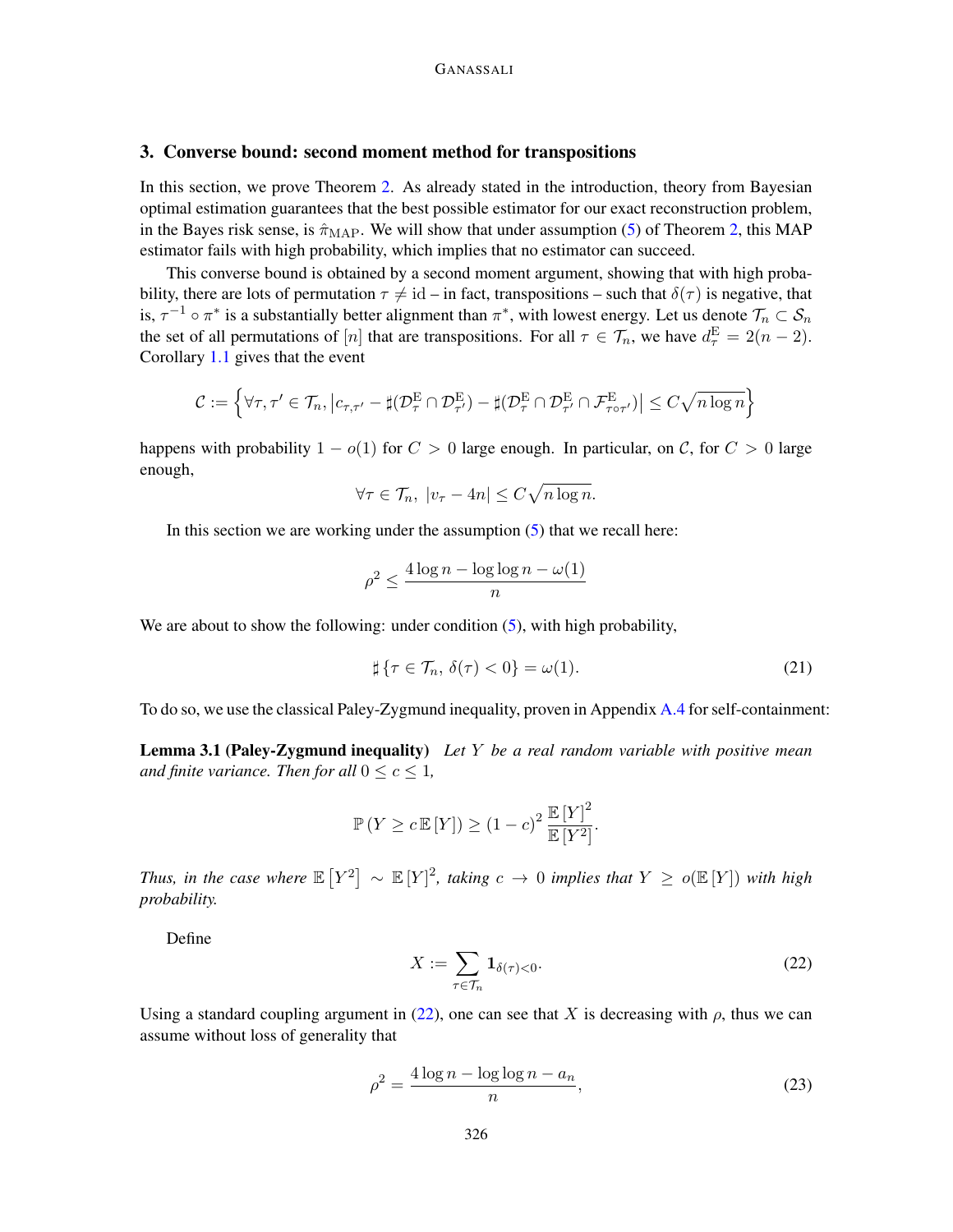with a sequence  $(a_n)_n$  such that  $a_n = \omega(1)$  and  $a_n = o(\log \log n)$ . We compute the first moment of X, in view of the conditional distribution of  $\delta(\tau)$  given in [\(13\)](#page-6-1):

$$
\mathbb{E}[X] \geq \mathbb{E}[X\mathbf{1}_{\mathcal{C}}] = \frac{n(n-1)}{2} \mathbb{E}\left[\mathbb{P}_{A}\left(\mathcal{N}(0,1) \geq \frac{\rho\sqrt{v_{\tau}}}{2\sqrt{1-\rho^{2}}}\cap \mathcal{C}\right)\right]
$$
  
\n
$$
\geq \frac{n(n-1)}{2} \mathbb{E}\left[(1-o(1))\mathbb{P}_{A}\left(\mathcal{N}(0,1) \geq \frac{1}{2}\sqrt{4\log n - \log\log n - a_{n}}\sqrt{4 - Cn^{-1/2}\log^{1/2} n}\right)\right]
$$
  
\n
$$
= \frac{n(n-1)}{2} \mathbb{E}\left[(1-o(1))\mathbb{P}_{A}\left(\mathcal{N}(0,1) \geq \sqrt{4\log n - \log\log n - a_{n}} - o(1)\right)\right]
$$
  
\n
$$
\sim \frac{n^{2}}{4\sqrt{2\pi}\sqrt{\log n}} \exp\left(-2\log n + \frac{\log\log n}{2} + \frac{a_{n}}{2}\right)
$$
  
\n
$$
= \frac{1}{4\sqrt{2\pi}} \exp\left(\frac{a_{n}}{2}\right) \to \infty.
$$

Note that [\(23\)](#page-12-2) is thus precisely the condition ensuring that  $\mathbb{E}[X \mathbf{1}_{\mathcal{C}}] \to \infty$ . The second moment argument computation being a little more technical, we encapsulate it into the following Lemma:

**Lemma 3.2 (Second moment computation of**  $X1_c$ ) *Let*  $Y := X1_c$ *. Under assumption* [\(23\)](#page-12-2)*,* 

<span id="page-13-0"></span>
$$
\mathbb{E}\left[Y^2\right] \le (1 + o(1))\mathbb{E}\left[Y\right]^2.
$$

**Proof** [Proof of Lemma [3.2\]](#page-13-0)

We represent a transposition  $\tau$  by its only 2–cycle  $(i, j)$  with  $i < j$ . We then distinguish two cases in couples  $\tau = (i \, j) \neq \tau' = (k \, \ell) \in \mathcal{T}_n$ :

• We write  $\tau \cap \tau' = \emptyset$  when  $\tau$  and  $\tau'$  have no common point in their 2–cycle:  $i \neq k$  and  $j \neq l$ . When  $\tau \in \mathcal{T}_n$  is fixed, note that

$$
\sharp \left\{ \tau' \in \mathcal{T}_n, \, \tau \cap \tau' = \varnothing \right\} = \frac{(n-2)(n-3)}{2}.
$$

• We write  $\tau \cap \tau' \neq \emptyset$  when  $\tau$  and  $\tau'$  are different but share one common point: for instance  $\tau = (3\ 5)$  and  $\tau = (5\ 11)$  verify  $\tau \cap \tau' \neq \emptyset$ . When  $\tau \in \mathcal{T}_n$  is fixed, note that

$$
\sharp \left\{ \tau' \in \mathcal{T}_n, \, \tau \cap \tau' \neq \varnothing \right\} = 2(n-2).
$$

Note that

$$
\mathbb{E}\left[Y^2\right] = \mathbb{E}\left[Y\right] + \sum_{\tau \in \mathcal{T}_n} \sum_{\tau',\tau \cap \tau' = \varnothing} \mathbb{P}(\delta(\tau) < 0, \delta(\tau') < 0, \mathcal{C}) + \sum_{\tau \in \mathcal{T}_n} \sum_{\tau',\tau \cap \tau' \neq \varnothing} \mathbb{P}(\delta(\tau) < 0, \delta(\tau') < 0, \mathcal{C}).
$$

We now evaluate these two sums. For this, we will need the following Lemma, which proof is deferred to Appendix [A.5.](#page-20-2)

<span id="page-13-1"></span>Lemma 3.3 (Control of deviation probabilities for correlated Gaussians) Let  $Z_1, Z_2$  be two Gaus*sian variables with mean* 0*, variance* 1 *and correlation*  $\alpha_n \in [0,1]$ *. For any*  $t_n$  *such that*  $t_n \to \infty$ *,* 

(*i*) *If*  $\alpha_n t_n \to 0$ , then for *n* large enough

$$
\mathbb{P}\left(Z_1 > t_n, Z_2 > t_n\right) \le e^{-2t_n^2} + (1 + o(1))\mathbb{P}\left(Z_1 > t_n\right)\mathbb{P}\left(Z_2 > t_n\right). \tag{24}
$$

(ii) *More generally,*

$$
\mathbb{P}\left(Z_1 > t_n, Z_2 > t_n\right) \le (1 + o(1)) \frac{1 + \alpha_n}{\sqrt{2\pi} t_n} \exp\left(-\frac{t_n^2}{1 + \alpha_n}\right). \tag{25}
$$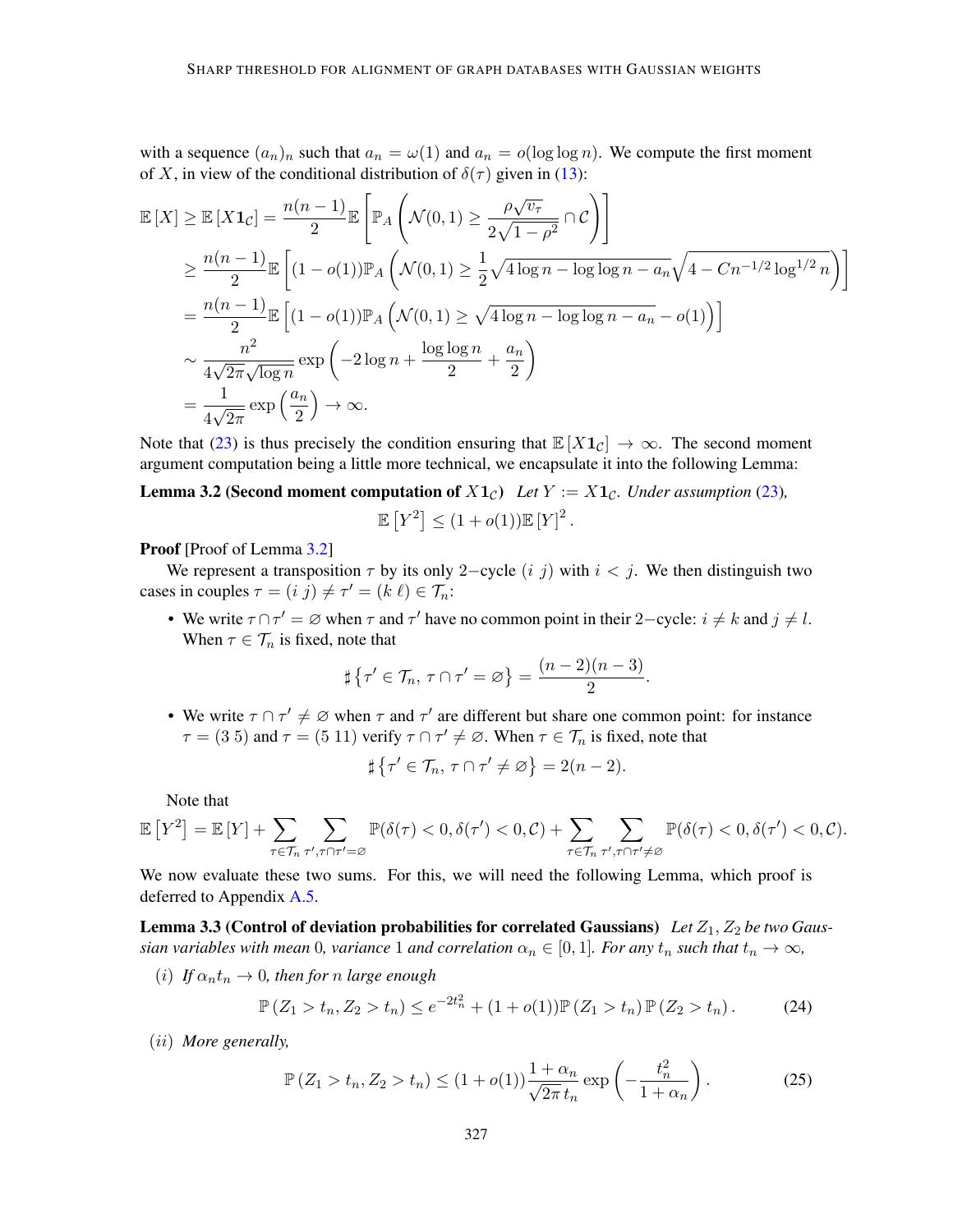#### GANASSALI

First case:  $\tau \cap \tau' = \emptyset$ . Without loss of generality we can assume that  $\tau = (1\ 2)$  and  $\tau' = (3\ 4)$ . The following diagram shows the simple action of  $\tau$  and  $\tau'$  on an interesting (overlapping) subset of edges.

$$
\begin{array}{ccc}\n\{1,3\} & \stackrel{\tau}{\longleftrightarrow} & \{2,3\} \\
\tau'\updownarrow & & \updownarrow \tau' \\
\{1,4\} & \stackrel{\tau}{\longleftrightarrow} & \{2,4\}\n\end{array}
$$

We then see that  $\sharp(\mathcal{D}_{\tau}^{\mathcal{E}} \cap \mathcal{D}_{\tau'}^{\mathcal{E}}) + \sharp(\mathcal{D}_{\tau}^{\mathcal{E}} \cap \mathcal{D}_{\tau'}^{\mathcal{E}} \cap \mathcal{F}_{\tau \circ \tau'}^{\mathcal{E}}) = 4 + 0 = 4$ . So, denoting  $\alpha_{\tau,\tau'} := \frac{c_{\tau,\tau'}}{\sqrt{\nu_{\tau} \nu_{\tau'}}},$ on  $\mathcal{C}$ , √

$$
\left|\alpha_{\tau,\tau'}\right| \leq \frac{C\sqrt{n\log n} + 4}{4n - C\sqrt{n\log n}} = O\left(\sqrt{\frac{\log n}{n}}\right).
$$

In view of the conditional distribution of  $\delta(\tau)$  given in [\(13\)](#page-6-1):

<span id="page-14-0"></span>
$$
\sum_{\tau \in \mathcal{T}_n} \sum_{\tau', \tau \cap \tau' = \varnothing} \mathbb{P}(\delta(\tau) < 0, \delta(\tau') < 0, \mathcal{C}) = (1 - o(1)) \sum_{\tau \in \mathcal{T}_n} \sum_{\tau', \tau \cap \tau' = \varnothing} \mathbb{P}\left(Z_{\tau} > t_n, Z_{\tau'} > t_n\right),\tag{26}
$$

with  $t_n =$ √  $\frac{4 \log n - \log \log n - a_n}{n}$ , where  $Z_{\tau}, Z_{\tau'}$  are two Gaussian variables of mean 0, with correlation coefficient  $\alpha_n$  of order  $O(\log^{1/2} n^{-1/2})$ . Since  $\alpha_n t_n \to 1$ , by lemma [3.3](#page-13-1) case (*i*), the sum in  $(26)$  is upper bounded by

$$
(1 - o(1))\frac{n(n-1)}{2} \times \frac{(n-2)(n-3)}{2} \times \left[ Ce^{-2t_n^2} + (1 - o(1)) \mathbb{P}(Z_1 > t_n) \mathbb{P}(Z_2 > t_n) \right]
$$
  
 
$$
\leq (1 + o(1)) \mathbb{E}[Y]^2.
$$

**Second case:**  $\tau \cap \tau' \neq \emptyset$ . Without loss of generality we can assume that  $\tau = (1\ 2)$  and  $\tau' = (2\ 3)$ . We can immediately deduce that  $\sharp(\mathcal{D}_{\tau}^{\mathcal{E}} \cap \mathcal{D}_{\tau'}^{\mathcal{E}}) + \sharp(\mathcal{D}_{\tau}^{\mathcal{E}} \cap \mathcal{D}_{\tau'}^{\mathcal{E}} \cap \mathcal{F}_{\tau \circ \tau'}^{\mathcal{E}}) = (n-2) + 0 = n-2$ . So, denoting  $\alpha_{\tau,\tau'} := \frac{c_{\tau,\tau'}}{\sqrt{v_{\tau}v_{\tau'}}}$ , on  $\mathcal{C}$ ,

$$
\left|\alpha_{\tau,\tau'}\right| \le \frac{C\sqrt{n\log n} + n - 2}{4n - C\sqrt{n\log n}} \sim \frac{1}{4}.
$$

Again, in view of the conditional distribution of  $\delta(\tau)$  given in [\(13\)](#page-6-1):

<span id="page-14-1"></span>
$$
\sum_{\tau \in \mathcal{T}_n} \sum_{\tau', \tau \cap \tau' \neq \varnothing} \mathbb{P}(\delta(\tau) < 0, \delta(\tau') < 0, \mathcal{C}) = (1 - o(1)) \sum_{\tau \in \mathcal{T}_n} \sum_{\tau', \tau \cap \tau' \neq \varnothing} \mathbb{P}\left(Z_{\tau} > t_n, Z_{\tau'} > t_n\right),\tag{27}
$$

with  $t_n =$ √  $\frac{4 \log n - \log \log n - a_n}{n}$ , where  $Z_{\tau}, Z_{\tau'}$  are two Gaussian variables of mean 0, with correlation coefficient  $\alpha_n \sim 1/4$ . By Lemma [3.3](#page-13-1) case (ii), the sum in [\(27\)](#page-14-1) is upper bounded by

$$
(1 - o(1)) \frac{n(n-1)}{2} \times 2(n-2) \times \left[ (1 + o(1)) \frac{1 + \alpha_n}{\sqrt{2\pi} t_n} \exp\left(-\frac{t_n^2}{1 + \alpha_n}\right) \right]
$$
  
 
$$
\leq C'' n^3 \log^{-1/2}(n) \exp\left(-\frac{16}{5} \log n + o(\log n)\right) = o(1) = o(\mathbb{E}[Y]^2).
$$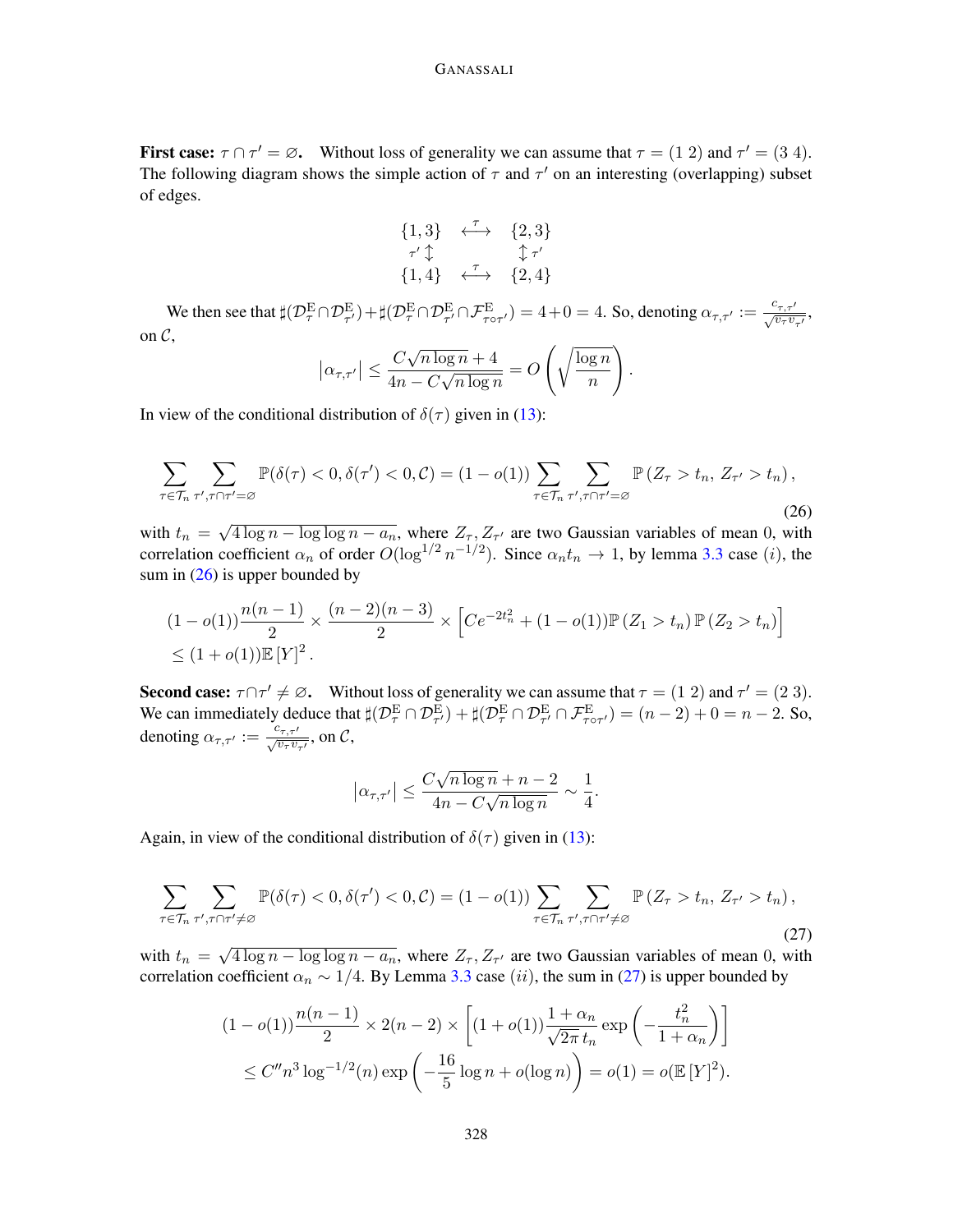$\blacksquare$ 

Lemma [3.2](#page-13-0) together with Payley-Zigmund inequality (Lemma [3.1\)](#page-12-3) implies that  $Y \ge o \left( \mathbb{E}[Y] \right)$ with high probability and thus proves  $(21)$  and the converse result of Theorem [2.](#page-3-3)

Remark 3.1 *We have shown here that under condition* [\(5\)](#page-3-4)*, there is with high probability a great number of negative relative energy points near the ground truth, none of them being of significant interest to recover* exactly *our permutation. We may also study this relative energy far from the planted permutation, which would be interesting to address the problem of almost exact (resp. partial) alignment, which consists in finding an estimator*  $\hat{\pi}$  *that coincides with*  $\pi$  *on at least*  $n - o(n)$ *(resp. some positive fraction of* n*) points. In the light of our result which shows that exact recovery is not more difficult than detection, we can also conjecture that the same threshold*  $n\rho^2/\log n = 4$ *is sharp for the tasks of almost exact and partial recovery.*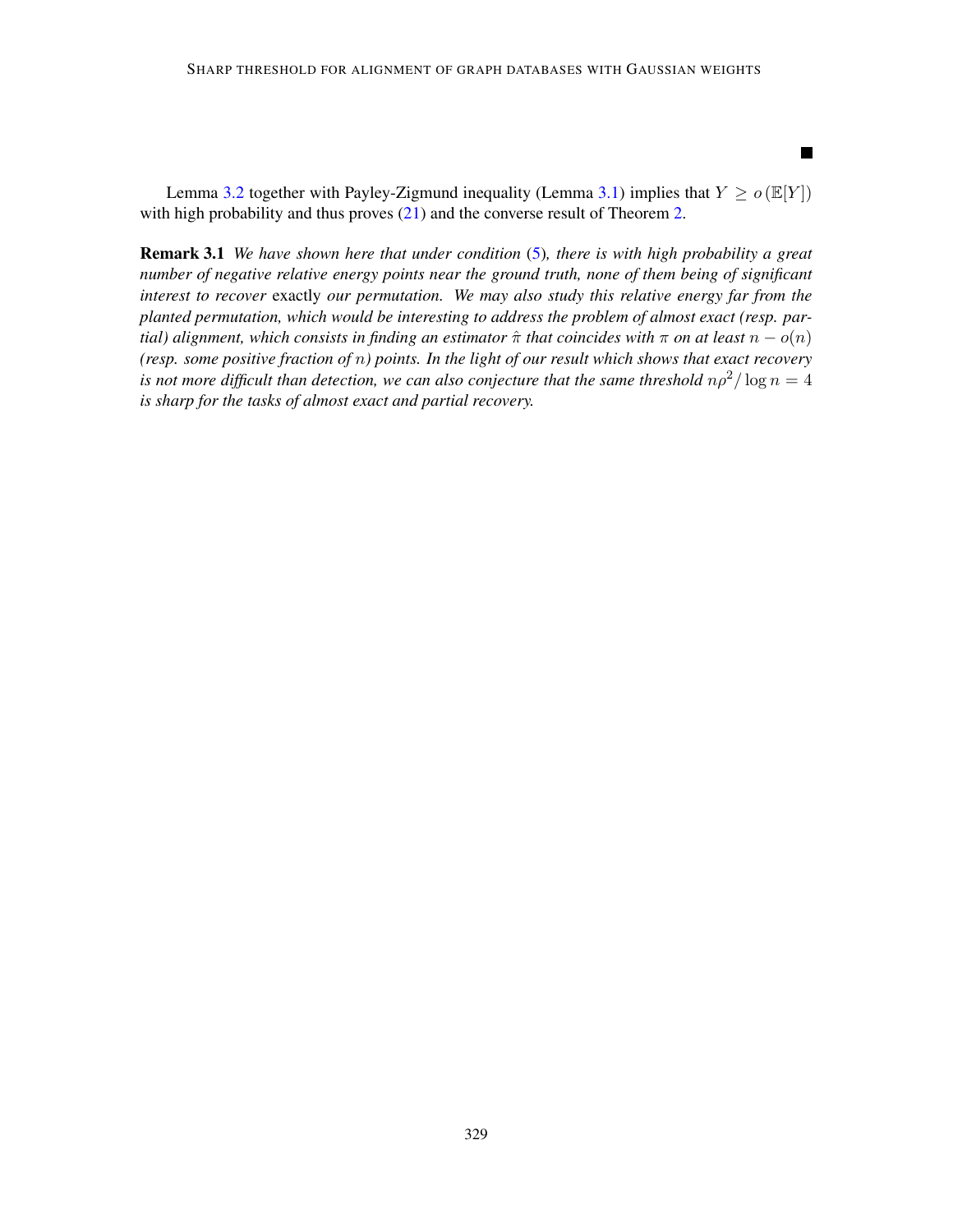# Acknowledgments

The author would like to thank Léo Miolane, Marc Lelarge, and Laurent Massoulié for helpful discussions. This work was supported by the French government under management of Agence Nationale de la Recherche as part of the "Investissements d'avenir" program, reference ANR19- P3IA-0001 (PRAIRIE 3IA Institute).

# References

- <span id="page-16-7"></span>A. C. Berg, T. L. Berg, and J. Malik. Shape matching and object recognition using low distortion correspondences. In *2005 IEEE Computer Society Conference on Computer Vision and Pattern Recognition (CVPR'05)*, volume 1, pages 26–33 vol. 1, 2005. doi: 10.1109/CVPR.2005.320.
- <span id="page-16-8"></span>Timothee Cour, Praveen Srinivasan, and Jianbo Shi. Balanced graph matching. In B. Schölkopf, J. C. Platt, and T. Hoffman, editors, *Advances in Neural Information Processing Systems 19*, pages 313–320. MIT Press, 2007. URL [http://papers.nips.cc/paper/](http://papers.nips.cc/paper/2960-balanced-graph-matching.pdf) [2960-balanced-graph-matching.pdf](http://papers.nips.cc/paper/2960-balanced-graph-matching.pdf).
- <span id="page-16-1"></span>Daniel Cullina and Negar Kiyavash. Exact alignment recovery for correlated Erdős-Rényi graphs, 2017.
- <span id="page-16-2"></span>Daniel Cullina, Negar Kiyavash, Prateek Mittal, and H. Vincent Poor. Partial recovery of Erdős-Rényi graph alignment via k-core alignment. *CoRR*, abs/1809.03553, 2018a. URL [http://](http://arxiv.org/abs/1809.03553) [arxiv.org/abs/1809.03553](http://arxiv.org/abs/1809.03553).
- <span id="page-16-9"></span>Daniel Cullina, P. Mittal, and N. Kiyavash. Fundamental limits of database alignment. *2018 IEEE International Symposium on Information Theory (ISIT)*, pages 651–655, 2018b.
- <span id="page-16-3"></span>Jian Ding, Zongming Ma, Yihong Wu, and Jiaming Xu. Efficient random graph matching via degree profiles. *arXiv e-prints*, art. arXiv:1811.07821, Nov 2018.
- <span id="page-16-0"></span>Cynthia Dwork. Differential privacy: A survey of results. In Manindra Agrawal, Dingzhu Du, Zhenhua Duan, and Angsheng Li, editors, *Theory and Applications of Models of Computation*, pages 1–19, Berlin, Heidelberg, 2008. Springer Berlin Heidelberg. ISBN 978-3-540-79228-4.
- <span id="page-16-10"></span>Osman Emre Dai, Daniel Cullina, and Negar Kiyavash. Database Alignment with Gaussian Features. *arXiv e-prints*, art. arXiv:1903.01422, March 2019.
- <span id="page-16-4"></span>Zhou Fan, Cheng Mao, Yihong Wu, and Jiaming Xu. Spectral graph matching and regularized quadratic relaxations I: The gaussian model, 2019a.
- <span id="page-16-5"></span>Zhou Fan, Cheng Mao, Yihong Wu, and Jiaming Xu. Spectral graph matching and regularized quadratic relaxations II: Erdős-Rényi graphs and universality, 2019b.
- <span id="page-16-11"></span>L. Ganassali, M. Lelarge, and L. Massoulié. Spectral alignment of correlated Gaussian random matrices. *arXiv e-prints*, art. arXiv:1912.00231, November 2019.
- <span id="page-16-6"></span>Luca Ganassali and Laurent Massoulié. From tree matching to sparse graph alignment. volume 125 of *Proceedings of Machine Learning Research*, pages 1633–1665. PMLR, 09–12 Jul 2020. URL <http://proceedings.mlr.press/v125/ganassali20a.html>.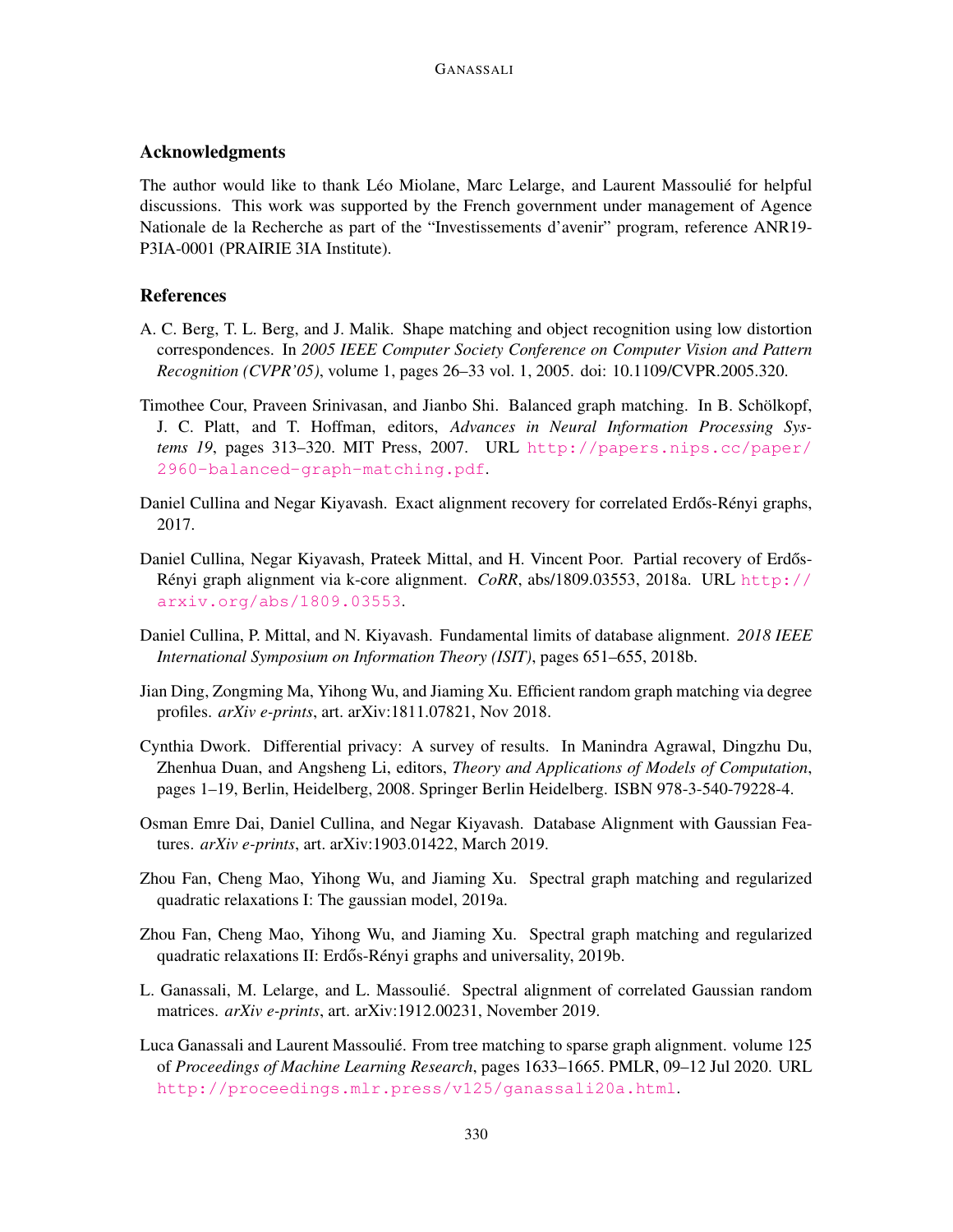- <span id="page-17-4"></span>Aria D. Haghighi, Andrew Y. Ng, and Christopher D. Manning. Robust textual inference via graph matching. In *Proceedings of the Conference on Human Language Technology and Empirical Methods in Natural Language Processing*, HLT '05, pages 387–394, Stroudsburg, PA, USA, 2005. Association for Computational Linguistics. doi: 10.3115/1220575.1220624. URL <https://doi.org/10.3115/1220575.1220624>.
- <span id="page-17-9"></span>Georgina Hall and Laurent Massoulié. Partial Recovery in the Graph Alignment Problem. *arXiv e-prints*, art. arXiv:2007.00533, July 2020.
- <span id="page-17-11"></span>D. L. Hanson and F. T. Wright. A bound on tail probabilities for quadratic forms in independent random variables. *Ann. Math. Statist.*, 42(3):1079–1083, 06 1971. doi: 10.1214/aoms/1177693335. URL <https://doi.org/10.1214/aoms/1177693335>.
- <span id="page-17-5"></span>H. W. Kuhn. The hungarian method for the assignment problem. *Naval Research Logistics Quarterly*, 2(1-2):83–97, 1955. doi: 10.1002/nav.3800020109. URL [https://onlinelibrary.](https://onlinelibrary.wiley.com/doi/abs/10.1002/nav.3800020109) [wiley.com/doi/abs/10.1002/nav.3800020109](https://onlinelibrary.wiley.com/doi/abs/10.1002/nav.3800020109).
- <span id="page-17-7"></span>Konstantin Makarychev, Rajsekar Manokaran, and Maxim Sviridenko. Maximum quadratic assignment problem: Reduction from maximum label cover and lp-based approximation algorithm. *CoRR*, abs/1403.7721, 2014. URL <http://arxiv.org/abs/1403.7721>.
- <span id="page-17-1"></span>A. Narayanan and V. Shmatikov. Robust de-anonymization of large sparse datasets. In *2008 IEEE Symposium on Security and Privacy (sp 2008)*, pages 111–125, May 2008. doi: 10.1109/SP.2008. 33.
- <span id="page-17-2"></span>A. Narayanan and V. Shmatikov. De-anonymizing social networks. In *2009 30th IEEE Symposium on Security and Privacy*, pages 173–187, May 2009. doi: 10.1109/SP.2009.22.
- <span id="page-17-6"></span>Ashwin Pananjady, Martin J. Wainwright, and Thomas A. Courtade. Linear Regression with an Unknown Permutation: Statistical and Computational Limits. *arXiv e-prints*, art. arXiv:1608.02902, August 2016.
- <span id="page-17-8"></span>Panos Pardalos, Franz Rendl, and Henry Wolkowicz. *The Quadratic Assignment Problem: A Survey and Recent Developments*, pages 1–42. 08 1994. doi: 10.1090/dimacs/016/01.
- <span id="page-17-3"></span>Rohit Singh, Jinbo Xu, and Bonnie Berger. Global alignment of multiple protein interaction networks with application to functional orthology detection. *Proceedings of the National Academy of Sciences*, 105(35):12763–12768, 2008. ISSN 0027-8424. doi: 10.1073/pnas.0806627105. URL <https://www.pnas.org/content/105/35/12763>.
- <span id="page-17-0"></span>Yihong Wu, Jiaming Xu, and Sophie H. Yu. Testing correlation of unlabeled random graphs. *arXiv e-prints*, art. arXiv:2008.10097, August 2020.
- <span id="page-17-10"></span>Yihong Wu, Jiaming Xu, and Sophie H. Yu. Settling the sharp reconstruction thresholds of random graph matching, 2021.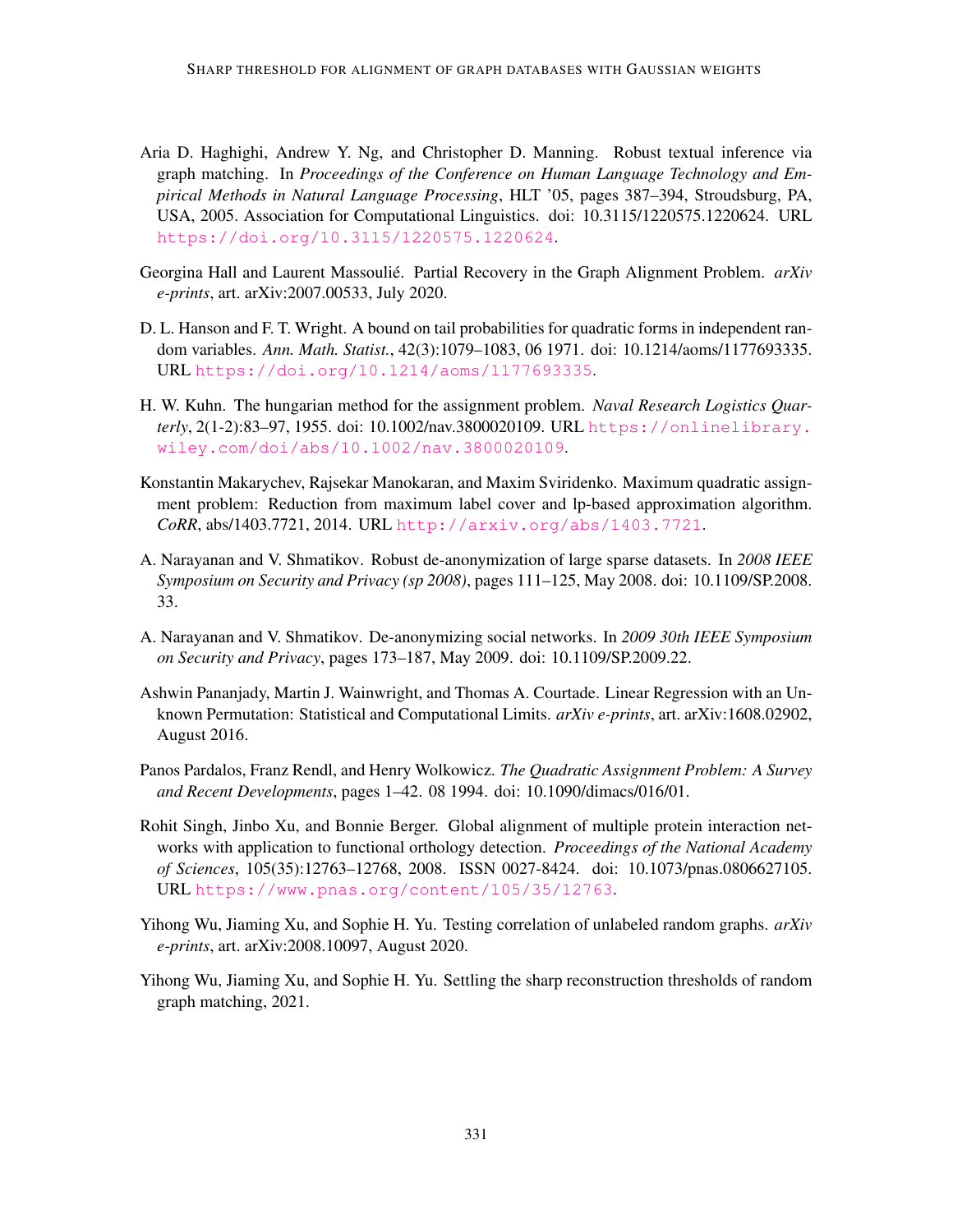#### <span id="page-18-0"></span>Appendix A. Additional proofs

## <span id="page-18-1"></span>A.1. Proof of Lemma [2.1:](#page-10-3) lower bound on correlations of relative energies

**Proof** Recall that we work under event A. Fix  $\alpha \in (0, 1]$  and take  $d = \alpha n$  and  $\sigma, \sigma' \in S_{n,d}$ . The proof is obtained by establishing a fine lower bound on  $\sharp(\mathcal{D}_{\sigma}^{\mathrm{E}} \cap \mathcal{D}_{\sigma'}^{\mathrm{E}})$ , which is simply the number of edges that are deranged both by  $\sigma^E$  and  $\sigma'^E$ . In order to establish this lower bound, let us assume that  $\sigma$  and  $\sigma'$  have  $\sharp(\mathcal{D}_{\sigma} \cap \mathcal{D}_{\sigma'}) = \beta n$  common unfixed points, with  $\beta \in [0, \alpha]$ . We then form edges in  $\mathcal{D}_{\sigma}^{\text{E}} \cap \mathcal{D}_{\sigma'}^{\text{E}}$  in the following way:

- First, by taking all pairs but the pairs made of points in the complement of  $\mathcal{D}_{\sigma} \cap \mathcal{D}_{\sigma'}$  and those made of pairs  $(i, j)$  that are transpositions of  $\sigma$  or  $\sigma'$ , we obtain at least  $\frac{1}{2}\beta(2-\beta)n^2 - \alpha n$ edges.
- Then, add new edges made of one extremity in  $\mathcal{D}_{\sigma} \setminus \mathcal{D}_{\sigma'}$  and one in  $\mathcal{D}_{\sigma'} \setminus \mathcal{D}_{\sigma}$ . Since  $\mathcal{D}_{\sigma}$  (resp  $(\mathcal{D}_{\sigma})$  is stable by  $\sigma$  (resp. by  $\sigma'$ ), all these  $(\alpha - \beta)^2 n^2$  edges are in  $\mathcal{D}_{\sigma}^{\text{E}} \cap \mathcal{D}_{\sigma'}^{\text{E}}$ .

Finally we formed  $g(\alpha, \beta)n^2 - \alpha n$  edges, with

$$
g(\alpha, \beta) := \frac{1}{2}\beta^2 + (1 - 2\alpha)\beta + \alpha^2,\tag{28}
$$

which is minimal on  $[0, \alpha]$  at  $\beta = 2\alpha - 1$  if  $\alpha \ge 1/2$ , or at  $\beta = 0$  if  $\alpha < 1/2$ . In any case, this minimum is  $f(\alpha)$ . The first inequality is established by applying inequality [\(16\)](#page-8-2) of event A.

For the second part, consider a centered vector  $Z = (Z_{\sigma})_{\sigma \in S_{n,\alpha n}}$  such that all  $Z_{\sigma}$  have same variance  $v_{\alpha}$  and  $Cov(Z_{\sigma}, Z_{\sigma'}) = c_{\alpha}$  for  $\sigma \neq \sigma'$ , with  $v_{\alpha}, c_{\alpha}$  defined as follows:

$$
v_{\alpha} := \alpha (2 - \alpha) n^2 - C_1 n^{3/2} \log^{1/2} n,
$$
  

$$
c_{\alpha} := f(\alpha) n^2 - C_1 n^{3/2} \log^{1/2} n.
$$

for some  $C_1 > 0$  large enough. Note that on event A, for all  $\alpha \in (0, 1]$ , all  $\sigma, \sigma' \in S_{n, \alpha n}$ ,

$$
Cov(Z_{\sigma}, Z_{\sigma'}) \leq Cov(X_{\sigma}, X_{\sigma'}),
$$

so one has that for all  $t > 0$ ,

<span id="page-18-3"></span><span id="page-18-2"></span>
$$
\mathbb{P}\left(\max_{\sigma\in\mathcal{S}_{n,\alpha n}} X_{\sigma} > t \cap \mathcal{A}\right) \leq \mathbb{P}\left(\max_{\sigma\in\mathcal{S}_{n,\alpha n}} Z_{\sigma} > t\right).
$$
 (29)

We now control the right-hand side of  $(29)$  with this classical Lemma, which proof is find hereafter in Appendix [A.2:](#page-19-0)

Lemma A.1 (Maximum of totally correlated Gaussian variables) *Let* Z *be a centered Gaussian vector of size* N, such that all  $Z_i$  have same variance v and  $Cov(Z_i, Z_j) = c$  for  $i \neq j$ . *Then*

$$
\mathbb{P}\left(\max_{1\leq i\leq N} Z_i > \sqrt{2(v-c)\log N} + 2\sqrt{v\log\log N}\right) \leq \frac{2}{\log N}.\tag{30}
$$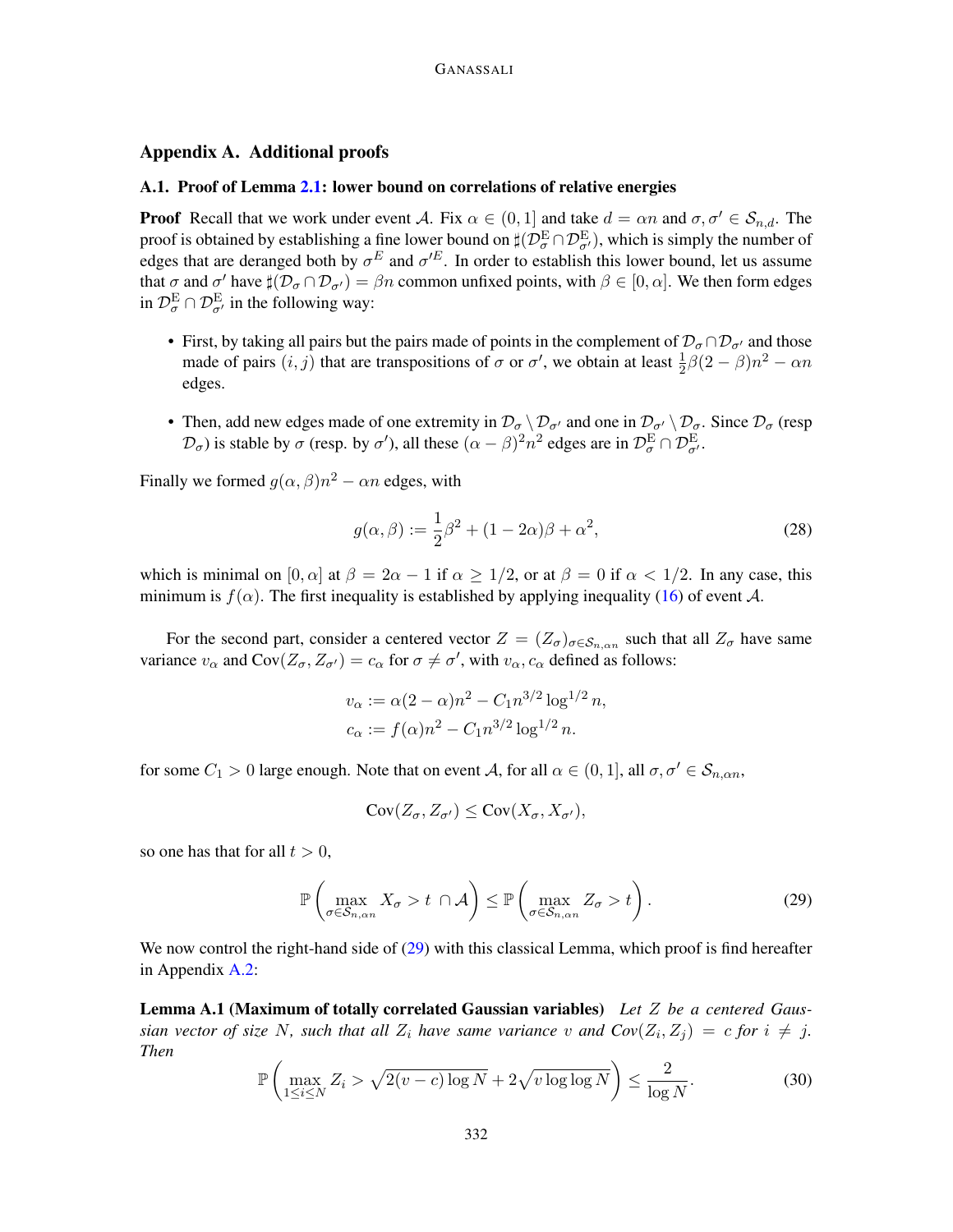Note that for  $v_{\alpha}$ ,  $c_{\alpha}$  previously defined, one has

$$
\sqrt{2(v_{\alpha} - c_{\alpha}) \log \sharp \mathcal{S}_{n,\alpha n}} \le \sqrt{2\alpha (\alpha (2 - \alpha) - f(\alpha))} n^{3/2} \log^{1/2} n, \tag{31}
$$

and for n large enough,

<span id="page-19-1"></span>
$$
2\sqrt{v_{\alpha}\log\log\sharp\mathcal{S}_{n,\alpha n}} \le 2\sqrt{\alpha(2-\alpha)}n\sqrt{\log n + \log\log n} \le (2+\varepsilon')n\log^{1/2} n. \tag{32}
$$

Finally, we use equations  $(29)$ – $(32)$  to conclude that for *n* large enough:

$$
\mathbb{P}\left(\exists d = \alpha n, \alpha > \alpha_0, \max_{\sigma \in S_{n,d}} X_{\sigma} > \sqrt{2\alpha \left(\alpha(2-\alpha) - f(\alpha)\right)}n^{3/2}\log^{1/2}n + (2+\varepsilon')n\log^{1/2}n\right)
$$
  
\n
$$
\leq 1 - \mathbb{P}(\mathcal{A}) + \sum_{d = \alpha n, \alpha > \alpha_0} \mathbb{P}\left(\max_{\sigma \in S_{n,\alpha n}} Z_i > \sqrt{2(v_{\alpha} - c_{\alpha})\log \sharp S_{n,\alpha n}} + 2\sqrt{v_{\alpha}\log \log \sharp S_{n,\alpha n}}\right)
$$
  
\n
$$
\leq o(1) + \sum_{d = \alpha n, \alpha > \alpha_0} \frac{2}{\log \sharp S_{n,\alpha n}} \leq o(1) + \frac{2n}{\log \sharp S_{n,\alpha_0 n}} = o(1) + \frac{2}{\alpha_0 \log n} = o(1),
$$

and Lemma [2.1](#page-10-3) is proved.

# <span id="page-19-0"></span>A.2. Proof of Lemma [A.1:](#page-18-3) maximum of totally correlated Gaussian variables

Proof Let us make a change of variables which preserves the joint distribution:

$$
(Z_1, Z_2, \ldots, Z_N) = (\sqrt{c}\,\xi_0 + \sqrt{v - c}\,\xi_1, \ldots, \sqrt{c}\,\xi_0 + \sqrt{v - c}\,\xi_N),
$$

where  $\xi_0, \ldots, \xi_N$  are independent standard Gaussian random variables. The maximum thus writes

$$
\max_{1 \le i \le N} Z_i = \sqrt{c} \xi_0 + \sqrt{v - c} \max_{1 \le i \le N} \xi_i
$$

Then, with the classical inequality  $\mathbb{P}(\mathcal{N}(0,1) \geq t) \leq e^{-t^2/2}$ , then with probability at least 1 –  $1/(\log N)$ , one has:

$$
\sqrt{c}\,\xi_0 \leq \sqrt{2c\log\log N}, \quad \text{and} \quad \sqrt{v-c}\max_{1\leq i\leq N} \xi_i \leq \sqrt{2(v-c)\log N\left(1+\frac{\log\log N}{\log N}\right)},
$$

so with probability at least  $1 - 2/(\log N)$ :

$$
\max_{1 \le i \le N} Z_i \le \sqrt{2(v-c) \log N} + \sqrt{2 \log \log N} \left( \sqrt{c} + \sqrt{v-c} \right)
$$
  

$$
\le \sqrt{2(v-c) \log N} + 2\sqrt{v \log \log N},
$$

where we used  $\sqrt{c}$  + √  $\overline{v-c}\leq$ √  $2v$  in the last step.

333

 $\blacksquare$ 

П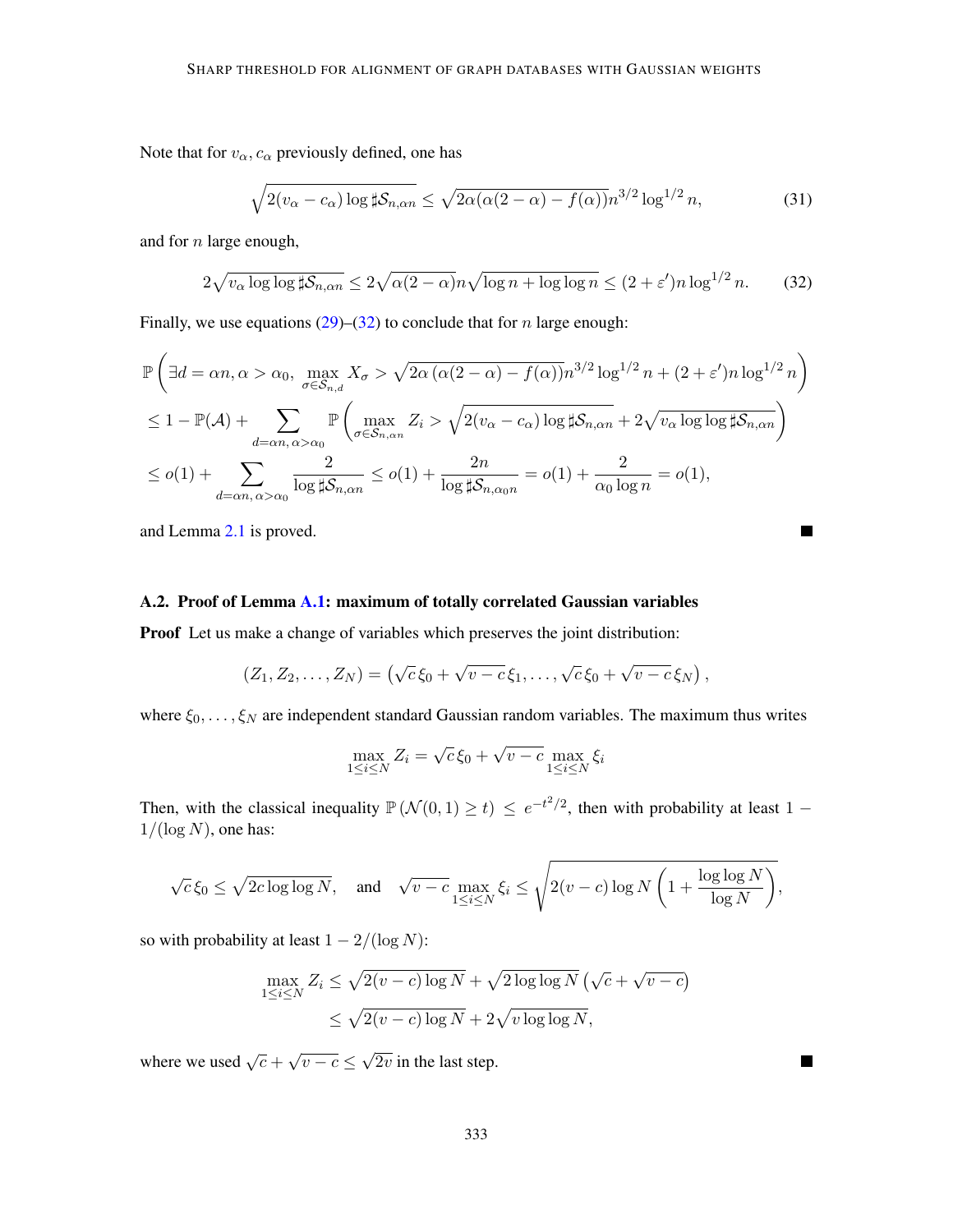# GANASSALI

# <span id="page-20-0"></span>A.3. Proof of Lemma [2.2](#page-11-1)

**Proof** For  $\alpha \in (0, 1]$ ,

$$
(20) \iff \alpha^2 (2 - \alpha)^2 \ge 2\alpha \left( \alpha (2 - \alpha) - f(\alpha) \right)
$$

$$
\iff f(\alpha) \ge \alpha^2 - \alpha^3 / 2.
$$

The inequality is verified for  $\alpha < 1/2$ . To conclude the proof of [\(20\)](#page-11-2), it remains to check that for  $1 \ge \alpha \ge 1/2$ ,  $f(\alpha) \ge \alpha^2 - \alpha^3/2$ , which is equivalent to

$$
\alpha^2 - \frac{1}{2}(2\alpha - 1)^2 \ge \alpha^2 - \alpha^3/2 \iff \alpha^3 - 4\alpha^2 + 4\alpha - 1 \ge 0
$$
  

$$
\iff (\alpha - 1)(\alpha^2 - 3\alpha + 1) \ge 0
$$
  

$$
\iff \alpha^2 - 3\alpha + 1 \le 0 \iff \alpha \ge \frac{3 - \sqrt{5}}{2} \sim 0.382...
$$

П

 $\blacksquare$ 

# <span id="page-20-1"></span>A.4. Proof of Lemma [3.1:](#page-12-3) Payley-Zygmund inequality

Proof Using Cauchy-Schwarz inequality,

$$
\mathbb{E}[Y] = \mathbb{E}\left[Y\mathbf{1}_{Y < c\mathbb{E}[Y]}\right] + \mathbb{E}\left[Y\mathbf{1}_{Y \geq c\mathbb{E}[Y]}\right] \\
\leq c \mathbb{E}\left[Y\right] + \mathbb{E}[Y^2]^{1/2} \mathbb{P}(Y \geq c\mathbb{E}\left[Y\right])^{1/2},
$$

which gives  $\mathbb{E}[Y]^2 (1-c)^2 \leq \mathbb{E}[Y^2] \mathbb{P}(Y \geq c \mathbb{E}[Y]).$ 

## <span id="page-20-2"></span>A.5. Proof of Lemma [3.3:](#page-13-1) Control of deviation probabilities for correlated Gaussians

Proof Let us first make a change of variable which preserves the joint distribution:

$$
(Z_1, Z_2) = (Z, \alpha_n Z + \sqrt{1 - \alpha_n^2} Z'),
$$

with  $Z, Z'$  two independent standard Gaussian variables.

**Proof of** (*i*): Note that standard Gaussian concentration gives  $\mathbb{P}\left(Z > 2t_n | Z > t_n\right) \sim \frac{1}{2}$  $\frac{1}{2}e^{-3t_n^2/2}.$ Thus, for  $n$  large enough

$$
\mathbb{P}(Z_1 > t_n, Z_2 > t_n) \leq \mathbb{P}(Z > t_n) e^{-3t_n^2/2} + \mathbb{P}(Z > t_n) \mathbb{P}(\alpha_n Z + \sqrt{1 - \alpha_n^2} Z' > t_n, Z \leq 2t_n | Z > t_n)
$$
  
\n
$$
\leq e^{-2t_n^2} + \mathbb{P}(Z > t_n) \mathbb{P}(Z' > t_n - 2\alpha_n t_n + O(t_n \alpha_n^2))
$$
  
\n
$$
\leq e^{-2t_n^2} + \mathbb{P}(Z > t_n) \mathbb{P}(Z' > t_n - o(1))
$$
  
\n
$$
\leq e^{-2t_n^2} + (1 + o(1)) \mathbb{P}(Z > t_n) \mathbb{P}(Z' > t_n)
$$
  
\n
$$
= e^{-2t_n^2} + (1 + o(1)) \mathbb{P}(Z_1 > t_n) \mathbb{P}(Z_2 > t_n).
$$